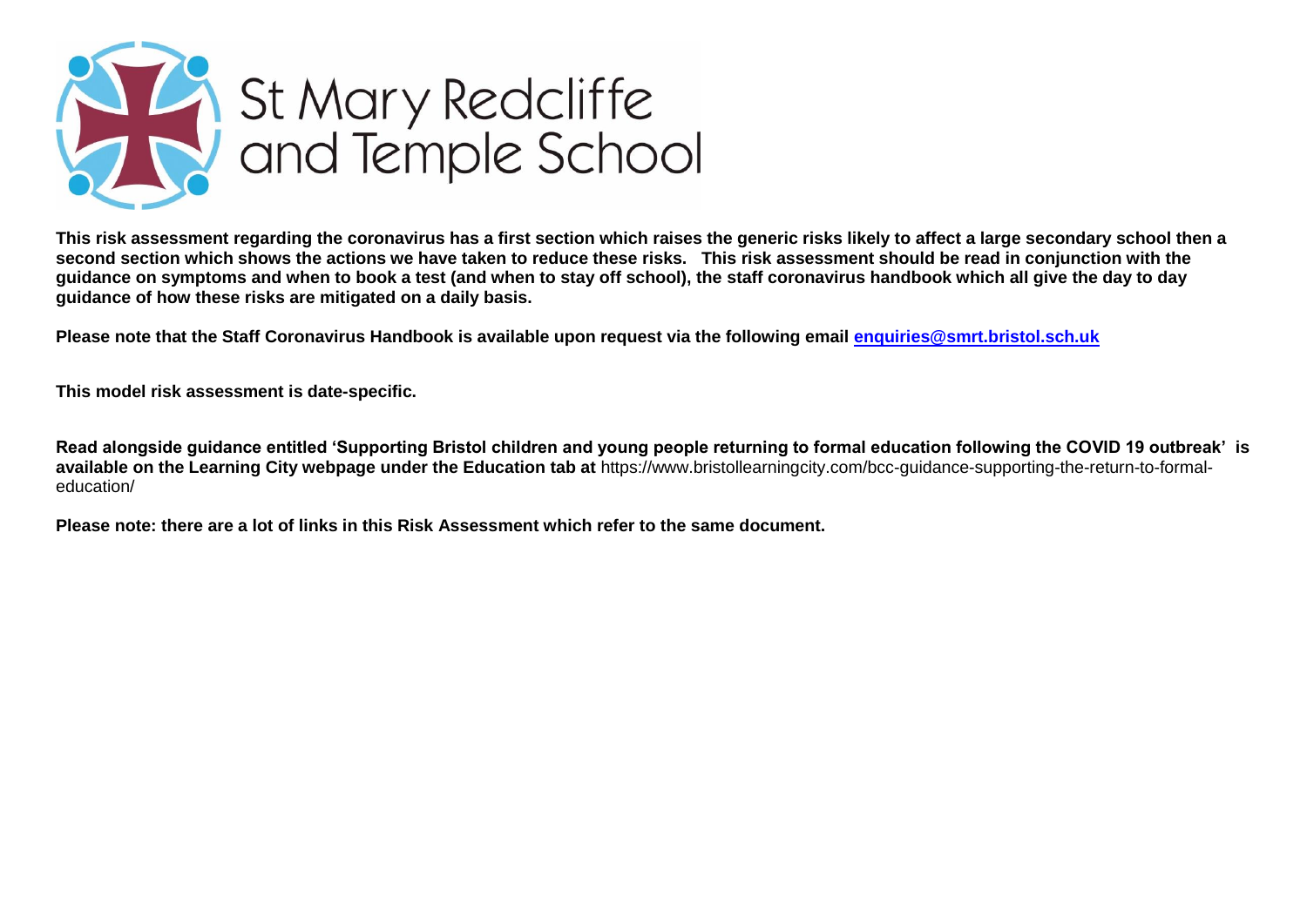**Model Assessment: April 2021 (updated September 2021) Model Risk Assessment for Schools' in conjunction with Bristol City Council Corporate Safety Health & Wellbeing Team Section: SMRT School Review dates: as dictated by issuing of new Government guidance: 27.08.2021**

**[https://www.gov.uk/government/publications/actions-for-schools-during-the-coronavirus-outbreak/guidance-for-full-opening](https://www.gov.uk/government/publications/actions-for-schools-during-the-coronavirus-outbreak/guidance-for-full-opening-schools)[schools](https://www.gov.uk/government/publications/actions-for-schools-during-the-coronavirus-outbreak/guidance-for-full-opening-schools)**

To address the possibility of being infected with or transmitting Covid-19 during all of a school's activity, Government advice (as of 15.5.20) stated: The virus that causes Covid-19 is mainly transmitted through droplets generated when an infected person coughs sneezes or speaks. These droplets are too heavy to hang in the air. They quickly fall on floors or surfaces. The advice for schools, colleges and childcare settings was to follow steps on social distancing, handwashing, good and cleaning of surfaces as now described in <https://www.gov.uk/government/publications/staying-alert-and-safe-social-distancing>

Government guidance is based on their findings that:

- severity of disease in children there is high scientific confidence that children of all ages have less severe symptoms than adults if they contract coronavirus
- the age of children there is moderately high scientific confidence that younger children are less likely to become unwell if infected with coronavirus

In all education, childcare and social care settings, preventing the spread of coronavirus (COVID-19) involves dealing with direct transmission (for instance, when in close contact with those sneezing and coughing) and indirect transmission (via touching contaminated surfaces). A range of approaches and actions should be employed to do this. These can be seen as a hierarchy of controls that, when implemented, creates an inherently safer system, where the risk of transmission of infection is substantially reduced. These include:

- minimising contact with individuals who are unwell by ensuring that those who have coronavirus (COVID-19) symptoms, or who have someone in their household who does, do not attend childcare settings, schools or colleges
- cleaning hands more often than usual wash hands thoroughly for 20 seconds with running water and soap and dry them thoroughly or use alcohol hand rub or sanitiser ensuring that all parts of the hands are covered
- ensuring good respiratory hygiene by promoting the 'catch it, bin it, kill it' approach
- cleaning frequently touched surfaces often using standard products, such as detergents and bleach
- minimising contact and mixing by altering, as much as possible, the environment (such as classroom layout) and timetables (such as staggered break times)

#### **For September these are adapted, essential measures include:**

- **Ensure good hygiene for everyone**
- Maintain appropriate cleaning regimes
- Keep occupied spaces well ventilated
- Follow public health advice on testing, self-isolation, and managing confirmed cases of Covid-19

All schools should also review and update their wider risk assessments and consider the need for relevant revised controls in respect of their conventional risk profile considering the implications of coronavirus (COVID-19). This risk assessment should be shared with staff, the wider school community and pupils (where appropriate). Trade Unions should be consulted with. Union guidance and advice has been considered and where necessary implemented : https://neu.org.uk/advice/coronavirus-joint-union-safety-checklist-schools Read alongside BCC guidance on Returning to Education https://www.bristollearningcity.com/bcc-quidance-supporting-the-return-to-formal-education/ All schools should have completed Bristol City Council CHaSMS. All changes and risk assessments should be Equality Impact Assessed and proper consideration should be given for protected characteristics.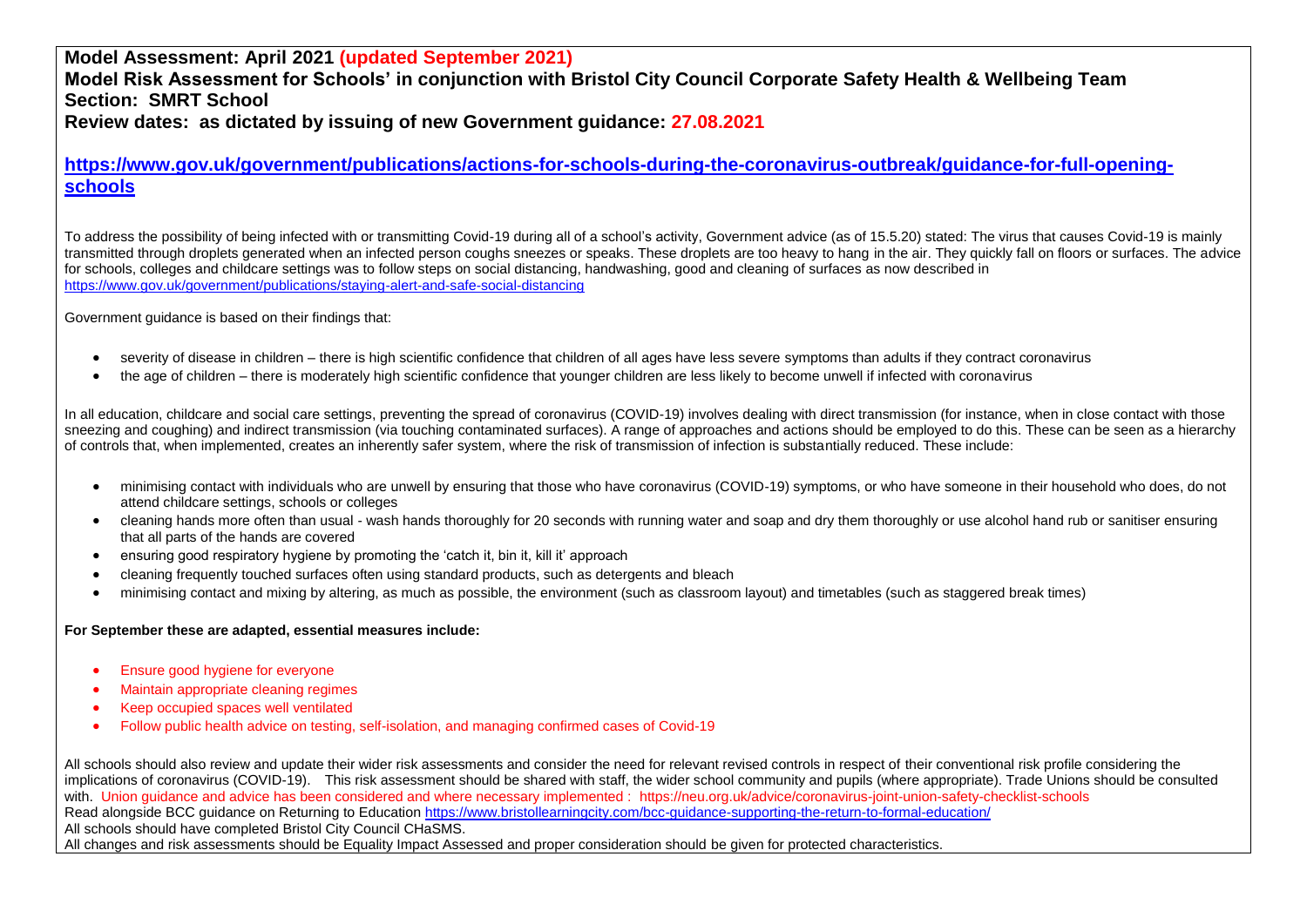All pupils and their parents/ carers will need to be informed and reassured of the measures in place to control the possibility of infection with or transmission of Covid-19. The changes implemented should be Equality Impact Assessed and proper consideration given for protected characteristics.

**IMPORTANT: If you or someone in your home has a symptoms of Covid-19 (a new, continuous cough or a high temperature, or has a loss of, or change in, their normal sense of taste or smell (anosmia)), STAY AT HOME and CALL 111 or<https://www.nhs.uk/conditions/coronavirus-covid-19/symptoms/> https://www.gov.uk/government/publications/covid-19-stay-at-home-guidance**

## **SECTION 1- Identifying Hazards and Existing Precautions**

**This section details the hazards and what is already in place to control them. Add or remove and then describe further control measures you will undertake in Section 2.**

| What is the<br><b>Task/Activity</b><br>or<br>Workplace<br><b>Environment</b><br>You Are<br>Assessing? | What Hazards<br>Are Present or May<br>Be<br>Generated?                                                                                                                                                     | Who is affected<br>or exposed to<br>hazards? | What is the<br><b>Potential</b><br><b>Severity of Harm</b><br>(Risk Rating<br>Matrix Table 1)? | What Precautions are Already in Place to Either Eliminate or<br>Reduce The Risk of an Accident Happening<br>(Existing Controls)?                                                                                                                                                                                                                                                                                                                                                                                               | What is the<br>Likelihood of<br>harm occurring?<br>(Risk Rating<br>Matrix Table 1)? | What is The<br><b>Risk Rating</b><br>(See Note Below<br>& Risk Rating<br>Matrix<br>Table 2) |
|-------------------------------------------------------------------------------------------------------|------------------------------------------------------------------------------------------------------------------------------------------------------------------------------------------------------------|----------------------------------------------|------------------------------------------------------------------------------------------------|--------------------------------------------------------------------------------------------------------------------------------------------------------------------------------------------------------------------------------------------------------------------------------------------------------------------------------------------------------------------------------------------------------------------------------------------------------------------------------------------------------------------------------|-------------------------------------------------------------------------------------|---------------------------------------------------------------------------------------------|
| School buildings                                                                                      | Buildings and systems<br>e.g. heating & water<br>systems not<br>functioning safely<br>after period of closure<br>or partial closure                                                                        | Staff pupils,<br>visitors                    | serious                                                                                        | Government guidelines<br>Actions for schools during the coronavirus outbreak -<br>GOV.UK (www.gov.uk)<br><b>HSE GUIDANCE:</b><br>https://www.hse.gov.uk/coronavirus/working-<br>safely/index.htm<br>https://www.cibse.org/coronavirus-covid-19/emerging-<br>from-lockdown                                                                                                                                                                                                                                                      | possible                                                                            | medium                                                                                      |
| <b>Buildings</b>                                                                                      | Air-conditioning<br>system circulates<br>virus present in school                                                                                                                                           | Staff pupils,<br>visitors                    | serious                                                                                        | https://www.hse.gov.uk/coronavirus/equipment-and-<br>machinery/air-conditioning-and-ventilation.htm<br>We do not have an air conditioning system. Our air system in<br>the main block is "Comfort Cooling" not air conditioning. All air<br>is drawn in from outside the building and then comes down to<br>each room directly. There is no recirculating of any of the air<br>that is used. Other blocks have no air conditioning and<br>windows that open and close. IT air con systems are self-<br>contained or turned off | Improbable                                                                          | No significant<br>risk                                                                      |
| Travel to and<br>from schools                                                                         | 1. Potential for<br>infection with Covid-<br>19 by being in close<br>(under 2m) proximity<br>to an infected person<br>who projects virus<br>through airborne<br>droplet transmission<br>(e.g. cough) or by | Staff, pupils,<br>visitors                   | major                                                                                          | Existing Public Health England (PHE) /Government Guidance<br>https://www.gov.uk/guidance/coronavirus-covid-19-uk-<br>transport-and-travel-advice<br>The requirement to wear face coverings in law has been lifted.<br>However, the government expects and recommends that<br>people wear face coverings in crowded areas such as public                                                                                                                                                                                        | possible                                                                            | high                                                                                        |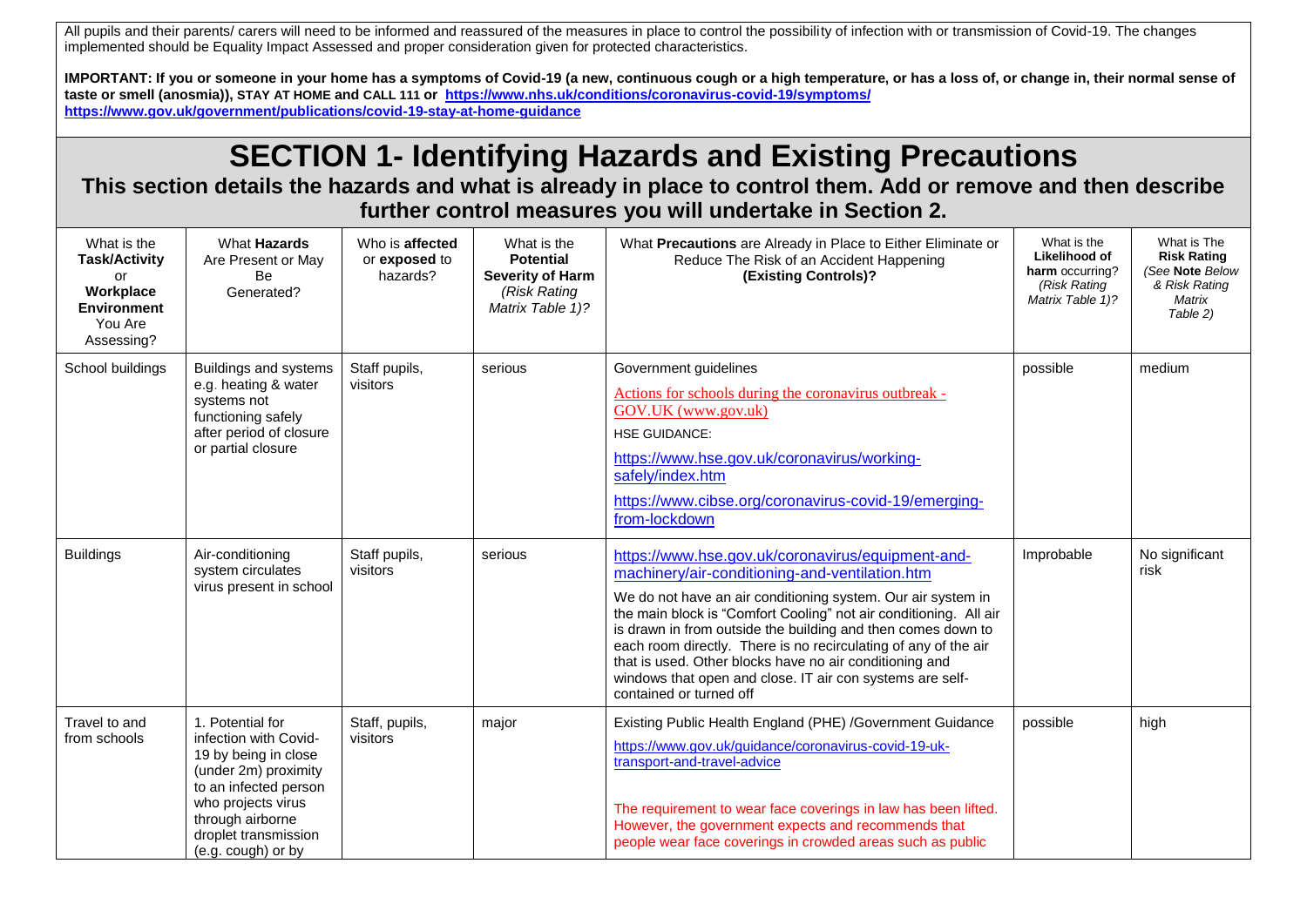|                                           | transferring virus from<br>a surface to inside<br>body<br>2. Infecting others, as<br>above |                            |       | transport.                                                                                                                                                                                                                                                                                                                                                                                                                                      |          |      |
|-------------------------------------------|--------------------------------------------------------------------------------------------|----------------------------|-------|-------------------------------------------------------------------------------------------------------------------------------------------------------------------------------------------------------------------------------------------------------------------------------------------------------------------------------------------------------------------------------------------------------------------------------------------------|----------|------|
| Staffing allocation                       | As 1 and 2 above                                                                           | Staff, pupils,<br>visitors | major | <b>Current DfE advice</b><br>https://www.gov.uk/government/publications/actions-for-<br>schools-during-the-coronavirus-outbreak/guidance-for-full-<br>opening-schools                                                                                                                                                                                                                                                                           | possible | high |
| Poor hygiene                              | As 1 and 2 above                                                                           | Staff, pupils,<br>visitors | major | Existing good practices and Government advice<br>https://www.gov.uk/government/publications/safe-working-in-<br>education-childcare-and-childrens-social-care/safe-working-in-<br>education-childcare-and-childrens-social-care-settings-<br>including-the-use-of-personal-protective-equipment-ppe<br>https://www.gov.uk/government/publications/actions-for-<br>schools-during-the-coronavirus-outbreak/guidance-for-full-<br>opening-schools | possible | high |
| Access to and<br>egress from<br>buildings | As 1 and 2 above                                                                           | Staff, pupils,<br>visitors | major | Existing Public Health England (PHE) /Government Guidance<br>https://www.gov.uk/government/publications/actions-for-<br>schools-during-the-coronavirus-outbreak/guidance-for-full-<br>opening-schools                                                                                                                                                                                                                                           | possible | high |
| Corridors                                 | As 1 and 2 above                                                                           | Staff, pupils,<br>visitors | major | https://www.gov.uk/government/publications/actions-for-<br>schools-during-the-coronavirus-outbreak/guidance-for-full-<br>opening-schools                                                                                                                                                                                                                                                                                                        | possible | high |
| Playgrounds/<br>outside areas             | As 1 and 2 above                                                                           | Staff, pupils,<br>visitors | major | https://www.gov.uk/government/publications/actions-for-<br>schools-during-the-coronavirus-outbreak/guidance-for-full-<br>opening-schools#A                                                                                                                                                                                                                                                                                                      | possible | high |
| Assemblies                                | As 1 and 2 above                                                                           | Staff, pupils,<br>visitors | major | https://www.gov.uk/government/publications/actions-for-<br>schools-during-the-coronavirus-outbreak/guidance-for-full-<br>opening-schools                                                                                                                                                                                                                                                                                                        | possible | high |
| Dining areas                              | As 1 and 2 above                                                                           | Staff, pupils,<br>visitors | major | https://www.gov.uk/government/publications/actions-for-<br>schools-during-the-coronavirus-outbreak/guidance-for-full-<br>opening-schools<br>guidance for food businesses on coronavirus (COVID-19).                                                                                                                                                                                                                                             | possible | high |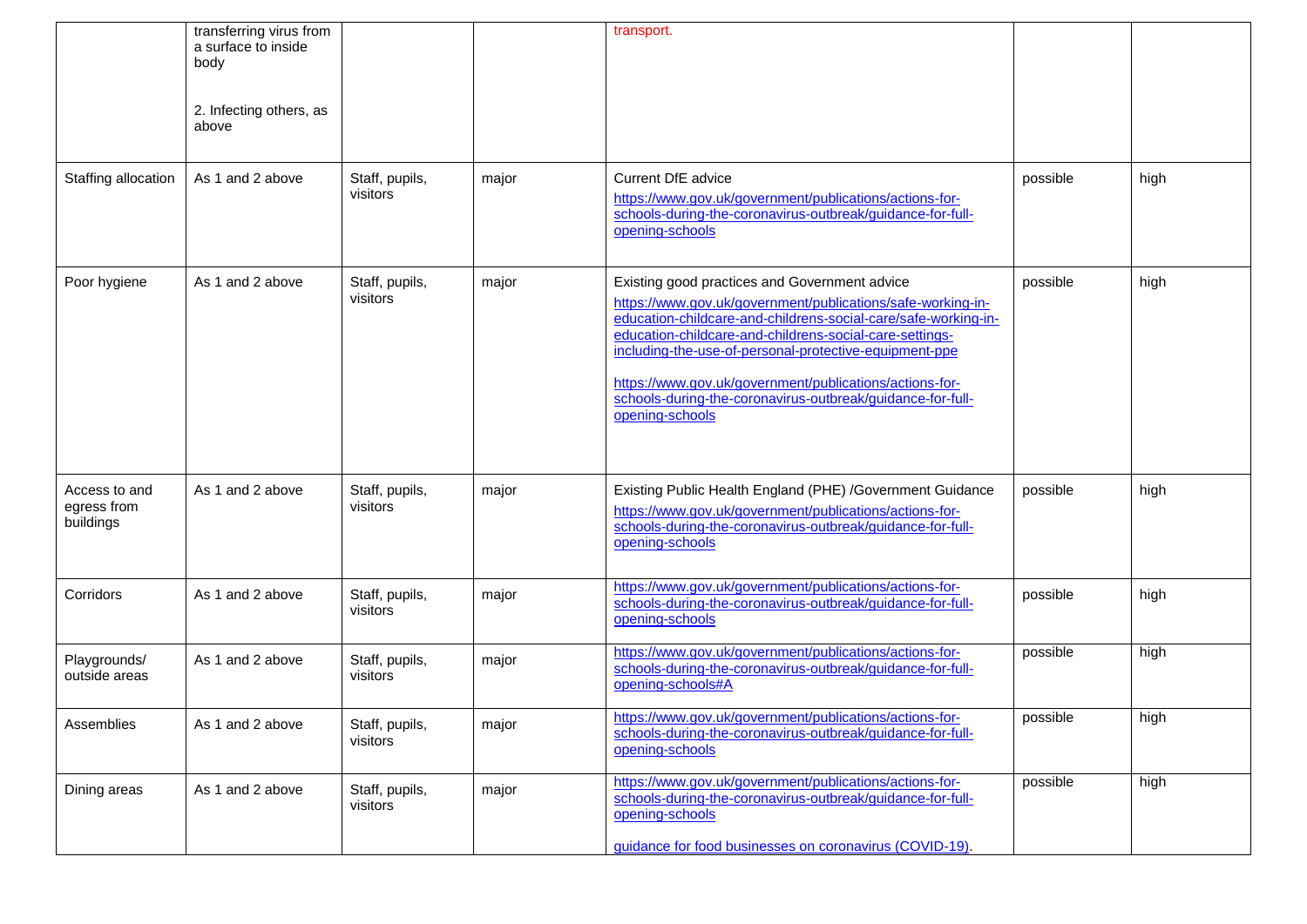| Classrooms                                                    | As 1 and 2 above                                                           | Staff, pupils,<br>visitors       | major   | https://www.gov.uk/government/publications/actions-for-<br>schools-during-the-coronavirus-outbreak/guidance-for-full-<br>opening-schools                                                                                                                    | possible | high   |
|---------------------------------------------------------------|----------------------------------------------------------------------------|----------------------------------|---------|-------------------------------------------------------------------------------------------------------------------------------------------------------------------------------------------------------------------------------------------------------------|----------|--------|
| School activities                                             | Transmission of<br>infection with Covid-<br>19 during school<br>activities | Staff, pupils,<br>visitors       | major   | https://www.gov.uk/government/publications/actions-for-<br>schools-during-the-coronavirus-outbreak/guidance-for-full-<br>opening-schools                                                                                                                    | possible | high   |
| External<br>providers,<br>visitors, supply                    | As 1 and 2 above                                                           | Staff, pupils,<br>visitors       | major   | https://www.gov.uk/government/publications/actions-for-<br>schools-during-the-coronavirus-outbreak/guidance-for-full-<br>opening-schools                                                                                                                    | Possible | high   |
| teachers and<br>contractors                                   |                                                                            |                                  |         | https://www.gov.uk/government/publications/safe-working-in-<br>education-childcare-and-childrens-social-care/safe-working-in-<br>education-childcare-and-childrens-social-care-settings-<br>including-the-use-of-personal-protective-equipment-ppe          |          |        |
| <b>Deliveries</b>                                             | As 1 and 2 above                                                           | staff                            |         | Existing Public Health England (PHE) /Government general<br>guidance as above<br>https://www.gov.uk/coronavirus                                                                                                                                             | possible | high   |
|                                                               |                                                                            |                                  |         | https://www.gov.uk/government/publications/guidance-to-<br>employers-and-businesses-about-covid-19                                                                                                                                                          |          |        |
| Cleaning                                                      | As 1 and 2 above                                                           | Staff, pupils,<br>visitors       | major   | Existing Public Health England (PHE) /Government guidance<br>as above<br>https://www.gov.uk/government/publications/covid-19-<br>decontamination-in-non-healthcare-settings<br>Government is to 'publish revised guidance by the end of the<br>Summer Term' | possible | high   |
| Use of Changing<br>facilities, showers<br>and drying rooms    | As 1 and 2 above                                                           | Staff, pupils,<br>visitors       | major   | https://www.gov.uk/government/publications/actions-for-<br>schools-during-the-coronavirus-outbreak/guidance-for-full-<br>opening-schools                                                                                                                    | possible | high   |
| Discovery of (or<br>by) a person with<br>Covid-19<br>symptoms | As 1 and 2 above                                                           | Staff, pupils,<br>visitors       | major   | https://www.gov.uk/government/publications/coronavirus-covid-<br>19-implementing-protective-measures-in-education-and-<br>childcare-settings/coronavirus-covid-19-implementing-<br>protective-measures-in-education-and-childcare-settings                  | possible | high   |
| Emergency<br>evacuations                                      | As 1 and 2 above                                                           | Staff, pupils,<br>visitors       | major   | Schools' specific evacuation plan                                                                                                                                                                                                                           | possible | high   |
| Altered teaching<br>protocols/<br>curriculum                  | <b>Stress</b>                                                              | Teaching staff,<br>pupils        | major   | <b>Existing DfE guidelines</b><br><b>BCC EAP</b>                                                                                                                                                                                                            | possible | high   |
| Display Screen                                                | Inadequate set-up                                                          | Staff working from<br>home or in | serious | https://www.hse.gov.uk/msd/dse/                                                                                                                                                                                                                             | possible | medium |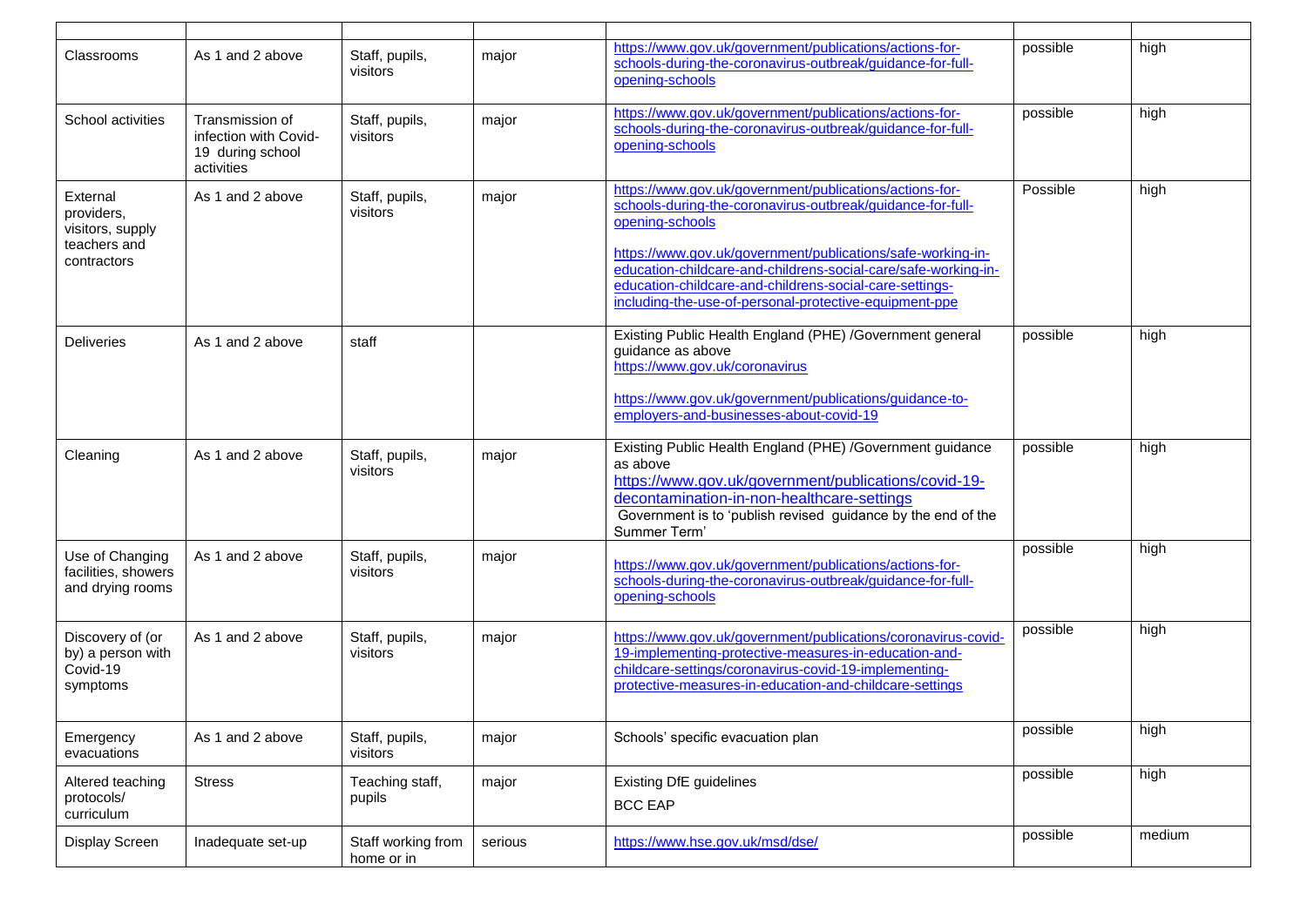| use                                                                | leads to injury                                                                                    | different locations |         |                                                                                                                                                                                                                           |                      |              |
|--------------------------------------------------------------------|----------------------------------------------------------------------------------------------------|---------------------|---------|---------------------------------------------------------------------------------------------------------------------------------------------------------------------------------------------------------------------------|----------------------|--------------|
| Working with<br>pupils who are<br>experiencing<br>stress or trauma | Secondary and<br>vicarious trauma:                                                                 | All staff           | major   | <b>BCC EAP</b>                                                                                                                                                                                                            | possible             | high         |
| Safeguarding                                                       | Pupil becomes<br>isolated due to need<br>for home learning                                         | Pupils              | Major   | School's current policy<br>https://www.gov.uk/government/publications/covid-19-<br>safeguarding-in-schools-colleges-and-other-<br>providers/coronavirus-covid-19-safeguarding-in-schools-<br>colleges-and-other-providers | Possible<br>possible | high<br>high |
|                                                                    | Poor E-safety and<br>increased use of<br>online resources<br>leads to hazards<br>being experienced | pupils              | major   | https://www.gov.uk/guidance/safeguarding-and-remote-<br>education-during-coronavirus-covid-19<br>School's current policy                                                                                                  |                      |              |
| Education<br>provision                                             | Pupil's loss of<br>education and<br>wellbeing                                                      | pupils              | Serious | Existing education / welfare provision                                                                                                                                                                                    | possible             |              |
|                                                                    |                                                                                                    |                     |         | NOTE: If the risk rating is either High, Very High, Medium or Low proceed to section 2. If the risk rating is No Significant Risk no further action is required.                                                          |                      |              |

# **Section 2 - ACTION PLAN – what additional precautions the school has to put in place**

| What is the Hazard You<br><b>Need to Control?</b>                                                                        | What additional precautions do you need to either<br>eliminate the risks or to reduce the risk to: at<br>least the MEDIUM RISK RATING or ideally the<br>LOW RISK RATING.                                                                 | Who is<br>Responsible<br>For<br>Implementing<br>These<br><b>Controls?</b> | <b>When Are These</b><br><b>Controls to be</b><br>Implemented<br>(Date)?   | When Were These Controls Implemented (Date)?                                                                                    |
|--------------------------------------------------------------------------------------------------------------------------|------------------------------------------------------------------------------------------------------------------------------------------------------------------------------------------------------------------------------------------|---------------------------------------------------------------------------|----------------------------------------------------------------------------|---------------------------------------------------------------------------------------------------------------------------------|
| Buildings and systems<br>e.g. heating will not be<br>functioning safely after<br>period of closure or<br>partial closure | Government guidance<br>All systems should be checked: heating, water safety,<br>CCTV, kitchen, fire alarm and safety systems, gas, security,<br>ventilation, fire exits etc.<br>A deep clean will be needed following cleaning guidance. | Site staff/<br>Headteacher                                                | Ongoing regular<br>checks before<br>and during<br><b>COVID</b><br>pandemic | This is ongoing practice in our school. Last scheduled legionella<br>check was September 2021. There are ongoing monthly checks |
| Air-conditioning system<br>circulates virus present                                                                      | Follow https://www.hse.gov.uk/coronavirus/equipment-and-<br>machinery/air-conditioning-and-ventilation.htm                                                                                                                               | Site staff                                                                | Ongoing regular<br>checks before                                           | June 2011<br>Our air system in the main block is "Comfort Cooling" not air                                                      |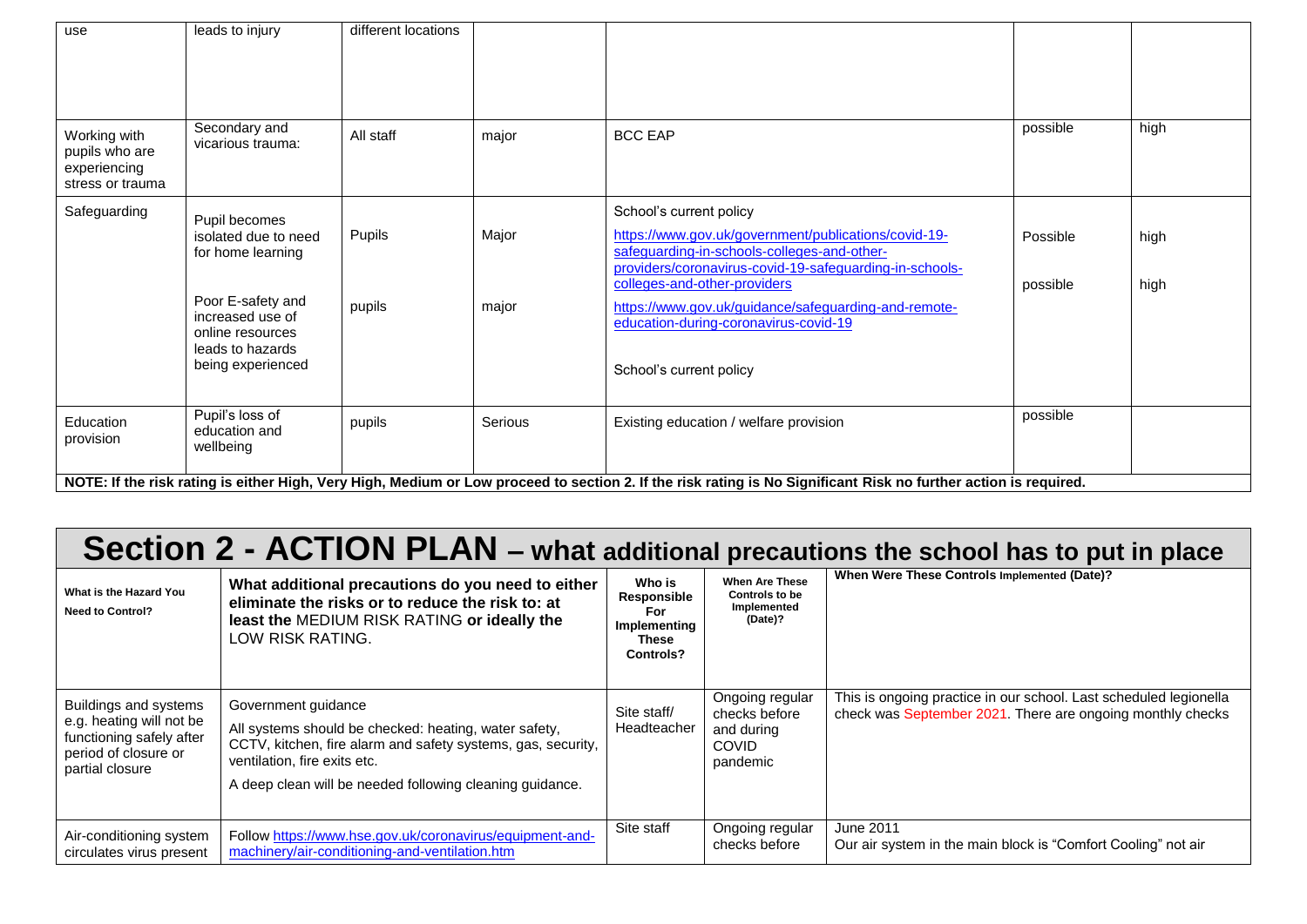| in school                                                                                    |                                                                                                                                                                                                                                                                                                                                                                                                                                                                                                                                                                                                                                                                                                                                                                                                                                                                                                                                                                                                                                                                                                                                                                                                                                                                                                                                                                                                                                                                                                                                                                                                                                                                                                                  |                           | and during<br>COVID<br>pandemic   | conditioning. All air is drawn in from outside the building and then<br>comes down to each room directly. There is no recirculating of<br>any of the air that is used. Other blocks have no air conditioning<br>and windows that open and close |
|----------------------------------------------------------------------------------------------|------------------------------------------------------------------------------------------------------------------------------------------------------------------------------------------------------------------------------------------------------------------------------------------------------------------------------------------------------------------------------------------------------------------------------------------------------------------------------------------------------------------------------------------------------------------------------------------------------------------------------------------------------------------------------------------------------------------------------------------------------------------------------------------------------------------------------------------------------------------------------------------------------------------------------------------------------------------------------------------------------------------------------------------------------------------------------------------------------------------------------------------------------------------------------------------------------------------------------------------------------------------------------------------------------------------------------------------------------------------------------------------------------------------------------------------------------------------------------------------------------------------------------------------------------------------------------------------------------------------------------------------------------------------------------------------------------------------|---------------------------|-----------------------------------|-------------------------------------------------------------------------------------------------------------------------------------------------------------------------------------------------------------------------------------------------|
| Transmission of or<br>infection with Covid-19<br>during travel to and<br>from schools        | Avoid use of public transport wherever possible and use<br>staggered start times to alleviate pressure on public<br>transport<br>Where unavoidable follow PHE guidance<br>https://www.gov.uk/guidance/coronavirus-covid-19-safer-<br>travel-guidance-for-passengers                                                                                                                                                                                                                                                                                                                                                                                                                                                                                                                                                                                                                                                                                                                                                                                                                                                                                                                                                                                                                                                                                                                                                                                                                                                                                                                                                                                                                                              | All staff and<br>visitors | 1 <sup>st</sup> September<br>2021 | https://www.smrt.bristol.sch.uk/index.php/all-notices/2265-start-of-<br>year-update-for-parents-carers                                                                                                                                          |
| Transmission of or<br>infection with Covid-19<br>due to inappropriate<br>staffing allocation | No persons should enter the site if they have Covid-19<br>symptoms.<br>All staff (incl.PPA, Supply cover, peripatetic etc.) medical<br>have been discussed with the Headteacher or relevant<br>member of the leadership team prior to them entering the<br>school. Contingency planning to be reviewed in the light of<br>possible absence of key staff e.g. caretaker/site manager.<br>Government guidance says that the relaxation of the<br>shielding measures and the reduction in prevalence of covid-<br>19 means most of a school's workforce should attend. The<br>risk to staff who were shielding etc. is mitigated by using all<br>these controls. However, the advice to those in the most at<br>risk categories is to take particular care while community<br>transmission rates continue to fall<br>See: https://www.gov.uk/government/publications/actions-<br>for-schools-during-the-coronavirus-outbreak/guidance-for-<br>full-opening-schools<br>Staff must have read the Staff Coronavirus Handbook<br>which summarises the response to risk assessment or<br>school protocol for safe working in school and agree to<br>adhere to it before entering. Staff were fully briefed on<br><b>INSET days</b><br>Recruitment:<br>https://teaching.blog.gov.uk/2020/05/29/recruiting-during-<br>lockdown-how-we-did-it/ and see Full Opening document<br>Staff will need a particularly well-earned break over School<br>holidays to ensure they take account of <b>coronavirus</b><br>(COVID-19): how to self-isolate when you travel to the UK.<br>Suitable and sufficient provision must be made for the<br>provision of first aid, physical intervention, emergency<br>procedures response, etc. | Deputy<br>Headteacher     | 1 <sup>st</sup> September<br>2021 | See Staff Coronavirus Handbook published September 2021<br>See Staff Coronavirus Handbook published September 2021                                                                                                                              |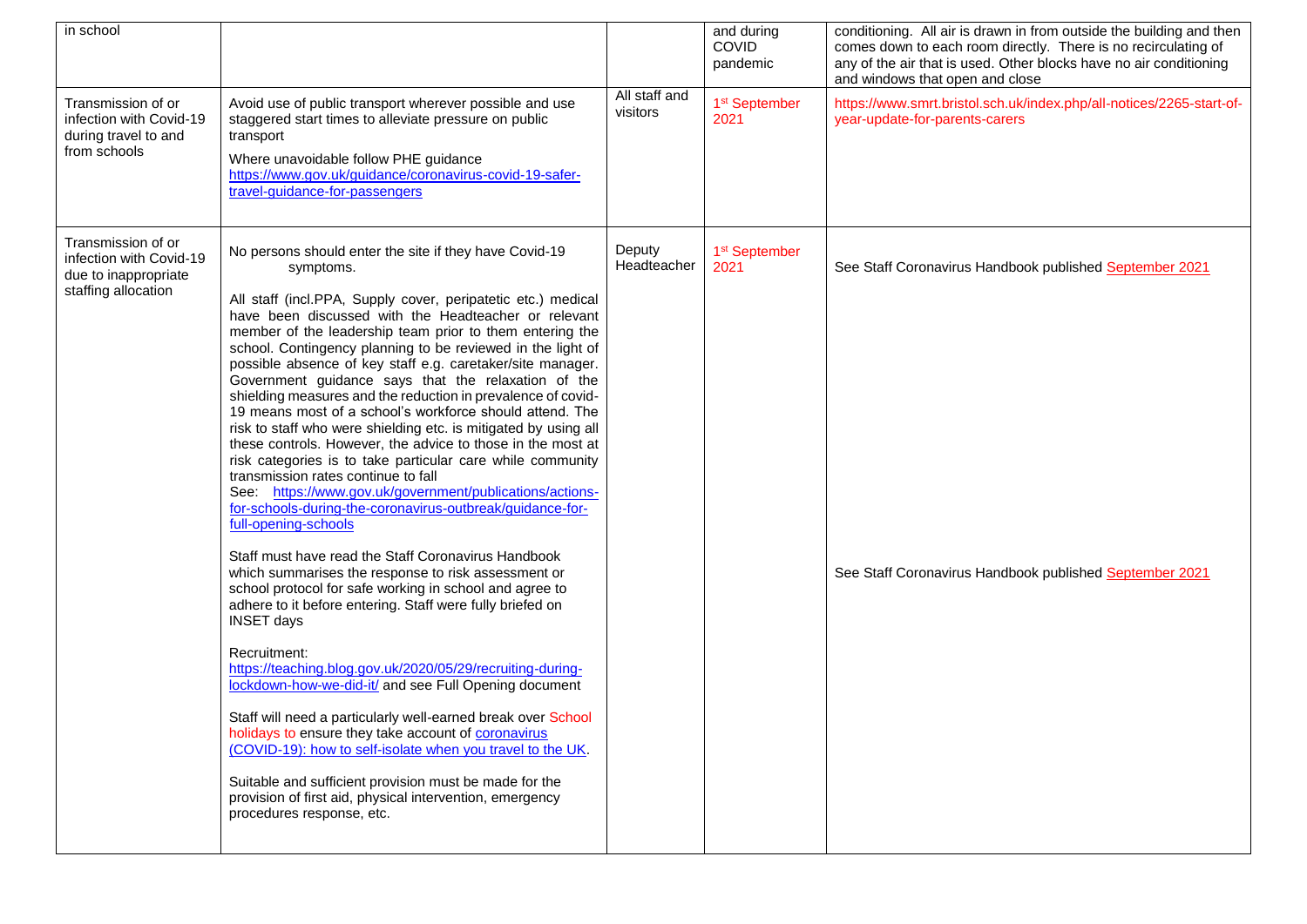|                                                                      | Review positive handling strategies/policies (behaviour<br>strategies/policies) where needed. Consider implications of<br>trauma staff or pupils may have suffered: See BCC<br>'Returning to Education Guidance' referenced at top of this<br>document.                                                                                                                                                                                   |                           |                                   | See Staff Coronavirus Handbook published September 2021                                                                                          |
|----------------------------------------------------------------------|-------------------------------------------------------------------------------------------------------------------------------------------------------------------------------------------------------------------------------------------------------------------------------------------------------------------------------------------------------------------------------------------------------------------------------------------|---------------------------|-----------------------------------|--------------------------------------------------------------------------------------------------------------------------------------------------|
|                                                                      | For pupils with complex needs who will struggle to maintain<br>as good respiratory hygiene as their peers an individual risk<br>assessment must be carried out.                                                                                                                                                                                                                                                                           |                           |                                   | First aiders trained in correct use of PPE                                                                                                       |
|                                                                      | It is accepted that social distancing cannot be maintained<br>during the delivery of first aid, but physical contact should<br>be kept to a minimum, and those administering first aid<br>should wear PPE appropriate to the circumstances. Wash<br>hands and ensure the affected area is cleaned upon<br>completion. See<br>https://www.gov.uk/government/publications/safe-working-<br>in-education-childcare-and-childrens-social-care |                           |                                   | Evaluation conducted by SBM, Assistant Head, Infection Control<br>and Premises Manager and furniture and seating repositioned as<br>appropriate  |
|                                                                      | Any lone working should be subject to a review of a<br>school's policy.<br>See: http://intranet.bcc.lan/ccm/navigation/support-<br>services/safety-at-work/lone-working/<br>Or https://www.hse.gov.uk/lone-<br>working/employer/index.htm                                                                                                                                                                                                 |                           |                                   | See Staff Coronavirus Handbook published September 2021                                                                                          |
|                                                                      | Provide hand sanitiser for the operation of lifts and<br>encourage use of stairs<br>Avoid employees working face-to-face where ever possible.<br>Create opportunities to work side-by-side or facing away<br>from each other where possible<br>Use screens to create a physical barrier between people<br>where appropriate i.e. protective screening for staff in<br>receptions or similar areas                                         |                           |                                   | Screens installed in all three Receptions (February 2020) plus in<br>school dining halls (May 2020)                                              |
|                                                                      |                                                                                                                                                                                                                                                                                                                                                                                                                                           |                           |                                   | https://www.smrt.bristol.sch.uk/index.php/all-notices/2265-<br>start-of-year-update-for-parents-carers                                           |
| Transmission of or<br>infection with Covid-19<br>due to poor hygiene | Maintenance of good hygiene is essential: Additional<br>handwashing facilities provided in Main School, Ikoba and<br>Sixth Form buildings. In addition, a cleaning schedule will<br>be implemented throughout the site, ensuring that contact<br>points, e.g. work-surfaces, door handles, taps etc. are all<br>thoroughly cleaned and disinfected regularly.                                                                             | All staff and<br>visitors | 1 <sup>st</sup> September<br>2021 | Deep clean schedules issued to all cleaners<br>8 <sup>th</sup> June 2020<br>https://www.smrt.bristol.sch.uk/index.php/all-notices/2265-start-of- |
|                                                                      |                                                                                                                                                                                                                                                                                                                                                                                                                                           |                           |                                   | year-update-for-parents-carers                                                                                                                   |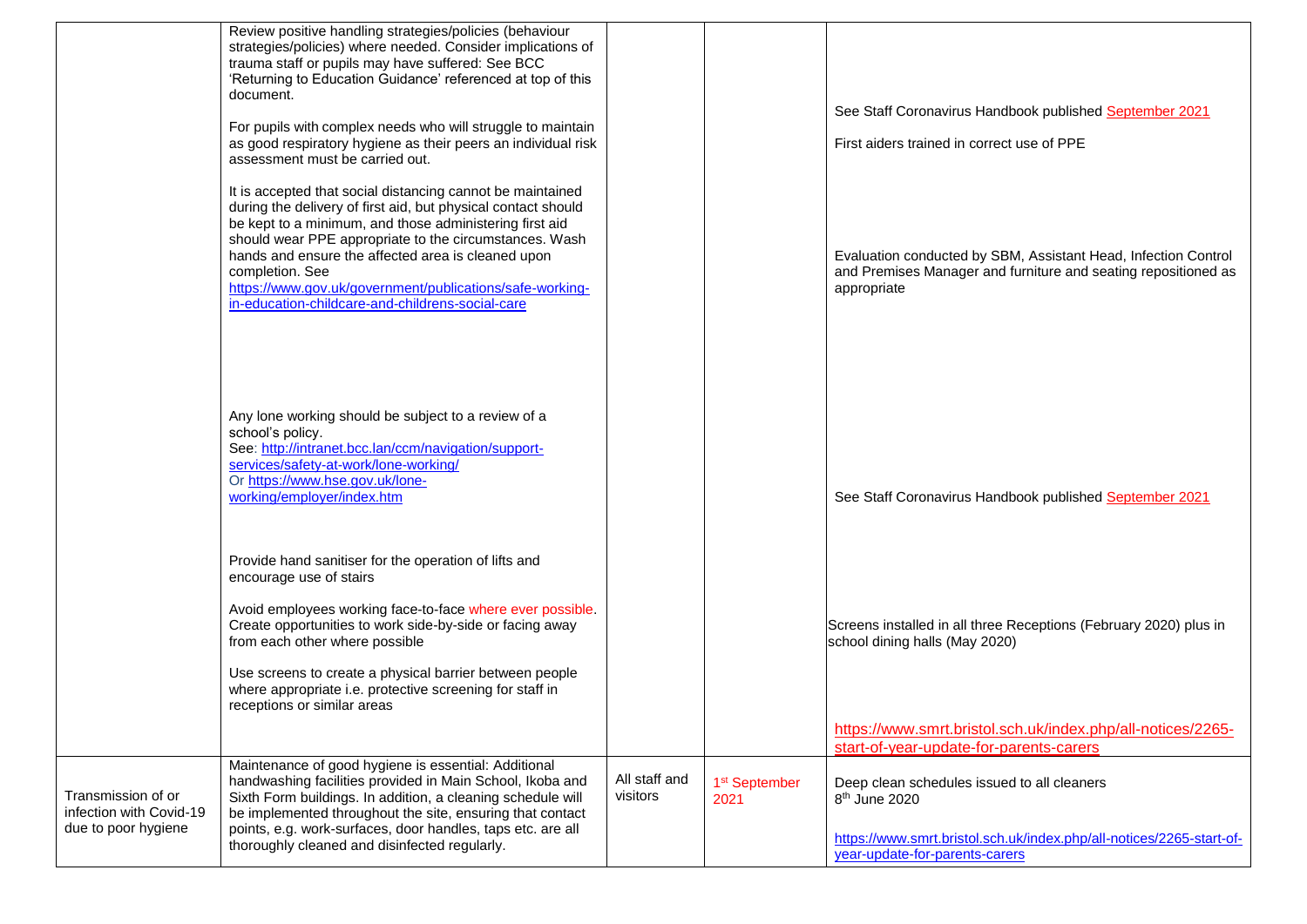|                         | Good hygiene<br>https://www.gov.uk/government/publications/coronavirus-<br>covid-19-implementing-protective-measures-in-education-<br>and-childcare-settings<br>Keep 2m away from others at all times as far as reasonably<br>practicable. Minimum for children: My Personal Space<br>(my outstretched arm) plus your Personal Space (your<br>outstretched arm, not touching) equals social distance.<br>For short periods where 2m distance is not possible, e.g.<br>giving first aid: fluid-resistant surgical face mask should be<br>worn by the supervising adult if a distance of 2 metres<br>cannot be maintained.<br>Washing/sanitising hands regularly. Use soap and water for<br>at least 20 seconds using hand washing technique to be<br>adopted as directed by NHS guidance. Use alcohol-based<br>hand sanitiser if soap and water is not available<br>Face coverings are now not compulsory in any school<br>covered area. Wearing of face coverings is a personal<br>choice<br>Avoid touching hands to face but if necessary clean before<br>and afterwards<br>Cover your cough or sneeze with a tissue then throw it in<br>the bin. Have extra tissues available. If tissues cannot be<br>reached in time cough into the crook of your arm.<br>Provide suitable and sufficient bins for hand towels with<br>regular removal and disposal and tissues available close to<br>hand around the buildings.<br>Sites may need extra supplies of soap, hand sanitiser and<br>paper towels and these should be securely stored.<br>Talks must be carried out for all people on site, warning<br>them of the risks posed by the virus as well as the control<br>measures outlined in this assessment and from<br>government guidance. This will include informing people of<br>the known symptoms. |               | 1 <sup>st</sup> September<br>2021 | See Staff Coronavirus Handbook published September 2021<br>https://www.smrt.bristol.sch.uk/index.php/all-notices/2265-start-of-<br>year-update-for-parents-carers<br>Additional hand washing stations provided at Main School, Ikoba<br>Building and Sixth Form Centre<br>Tissues provided in every room<br>Large bins provided by main handwashing stations with double<br>bagging<br>Extra supplies produced and regular removal in place<br>https://www.smrt.bristol.sch.uk/index.php/all-notices/2265-start-of-<br>year-update-for-parents-carers<br>See Staff Coronavirus Handbook published September 2021 |
|-------------------------|----------------------------------------------------------------------------------------------------------------------------------------------------------------------------------------------------------------------------------------------------------------------------------------------------------------------------------------------------------------------------------------------------------------------------------------------------------------------------------------------------------------------------------------------------------------------------------------------------------------------------------------------------------------------------------------------------------------------------------------------------------------------------------------------------------------------------------------------------------------------------------------------------------------------------------------------------------------------------------------------------------------------------------------------------------------------------------------------------------------------------------------------------------------------------------------------------------------------------------------------------------------------------------------------------------------------------------------------------------------------------------------------------------------------------------------------------------------------------------------------------------------------------------------------------------------------------------------------------------------------------------------------------------------------------------------------------------------------------------------------------------------------------------------------------------|---------------|-----------------------------------|------------------------------------------------------------------------------------------------------------------------------------------------------------------------------------------------------------------------------------------------------------------------------------------------------------------------------------------------------------------------------------------------------------------------------------------------------------------------------------------------------------------------------------------------------------------------------------------------------------------|
| Transmission of or      |                                                                                                                                                                                                                                                                                                                                                                                                                                                                                                                                                                                                                                                                                                                                                                                                                                                                                                                                                                                                                                                                                                                                                                                                                                                                                                                                                                                                                                                                                                                                                                                                                                                                                                                                                                                                          | All staff and | 1 <sup>st</sup> September         | https://www.smrt.bristol.sch.uk/index.php/all-notices/2265-start-of-                                                                                                                                                                                                                                                                                                                                                                                                                                                                                                                                             |
| infection with Covid-19 |                                                                                                                                                                                                                                                                                                                                                                                                                                                                                                                                                                                                                                                                                                                                                                                                                                                                                                                                                                                                                                                                                                                                                                                                                                                                                                                                                                                                                                                                                                                                                                                                                                                                                                                                                                                                          | visitors      | 2021                              | year-update-for-parents-carers                                                                                                                                                                                                                                                                                                                                                                                                                                                                                                                                                                                   |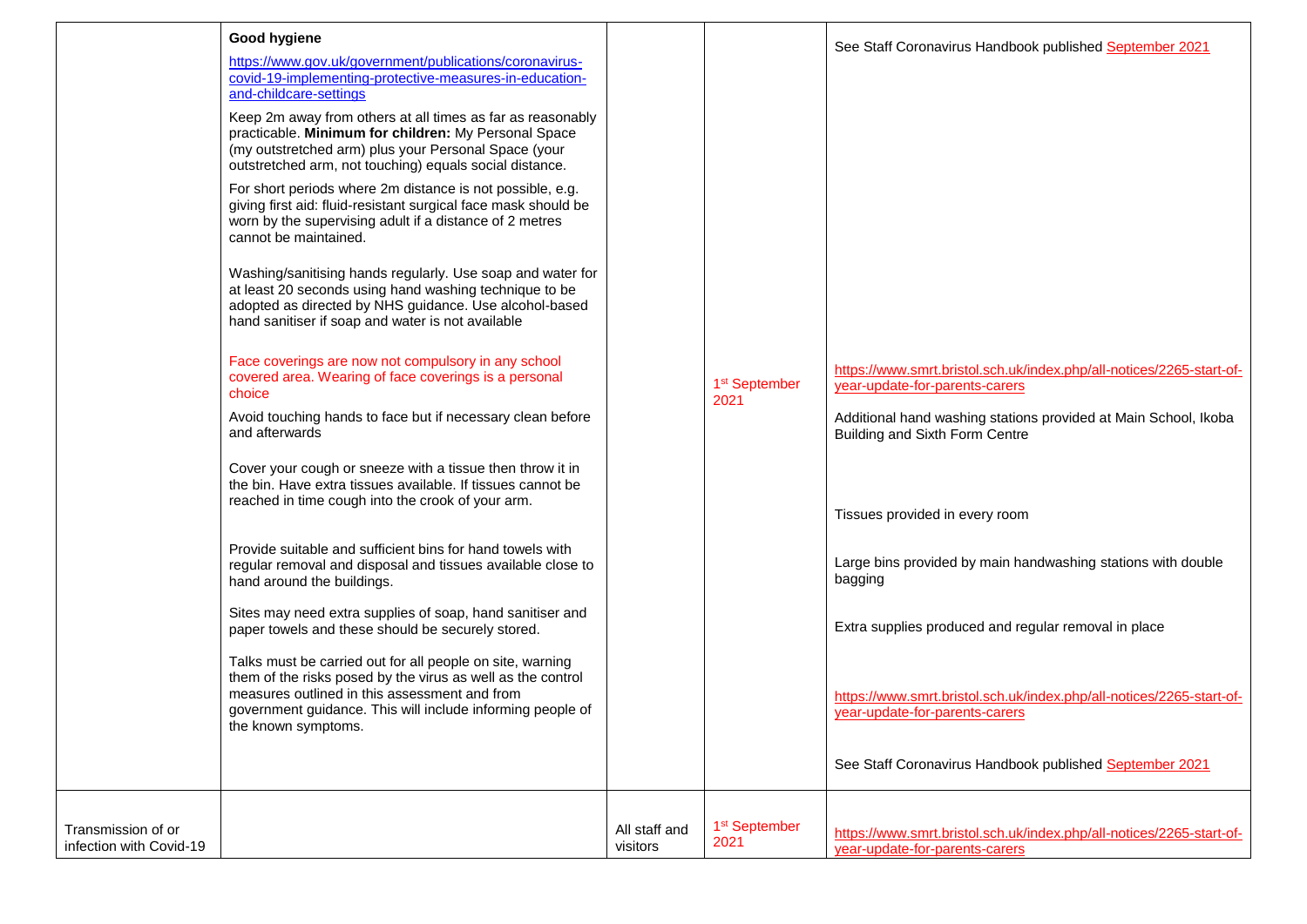| due to congestion<br>during access to and<br>egress from buildings                                                   | Consider having one route for entering the building and<br>separate one for exiting if possible or different groups using<br>different entrances and exits where possible.<br>In reception areas<br>Wash/sanitise hands on arrival and departure<br>Use automatic doors where available<br>Doors will be propped open<br>Avoid having to touch surfaces where possible.                                                                                                                                                                                                                                                                                                                                                                                            |           |                                   | See Staff Coronavirus Handbook published September 2021                                                                                                                                                                                                                                                                                 |
|----------------------------------------------------------------------------------------------------------------------|--------------------------------------------------------------------------------------------------------------------------------------------------------------------------------------------------------------------------------------------------------------------------------------------------------------------------------------------------------------------------------------------------------------------------------------------------------------------------------------------------------------------------------------------------------------------------------------------------------------------------------------------------------------------------------------------------------------------------------------------------------------------|-----------|-----------------------------------|-----------------------------------------------------------------------------------------------------------------------------------------------------------------------------------------------------------------------------------------------------------------------------------------------------------------------------------------|
|                                                                                                                      | Keep number of visitors as low as possible.<br>Stagger arrival times and explain rationale.<br>Advise parents/carers of need to minimise numbers of<br>people in building before school opens. Consider not<br>allowing parents/carers beyond enclosed reception area.<br>Notices to inform of protocols - No persons should enter the<br>site if they have Covid-19 symptoms, 2m distance, hand<br>washing / sanitising etc.<br>Payments to schools should be taken by contactless<br>methods wherever possible<br>Use screens to protect reception staff<br>Plan safe collection system for pupils to leave and for<br>parents/carers at end of school sessions - e.g. staggered<br>times for leaving /collection and met off the school<br>premises in open air |           |                                   | Fingers no longer used for lunch money, faces used instead.<br>Screens installed in all three Receptions (February 2020) plus in<br>school dining halls (May 2020)<br>https://www.smrt.bristol.sch.uk/index.php/all-notices/2265-start-of-<br>year-update-for-parents-carers<br>See Staff Coronavirus Handbook published September 2021 |
| Transmission of or<br>infection with Covid-19<br>due to corridor<br>congestion                                       | Whilst brief passing in a corridor is low risk, use social<br>distancing guidelines of 2m minimum distance wherever<br>possible.<br>Use one-way circulation systems where possible and keep<br>movement around school to a minimum.                                                                                                                                                                                                                                                                                                                                                                                                                                                                                                                                | All staff | 1 <sup>st</sup> September<br>2021 | https://www.smrt.bristol.sch.uk/index.php/all-notices/2265-start-of-<br>year-update-for-parents-carers<br>See Staff Coronavirus Handbook published September 2021                                                                                                                                                                       |
| Transmission of or<br>infection with Covid-19<br>due to poor<br>arrangements in dining<br>Hall/canteen<br>congestion | Food and drink should only be consumed in dedicated<br>facilities.<br>Hand cleaning facilities or hand sanitiser should be<br>available at the entrance of any room where people eat and<br>should be used by all people when entering and leaving the<br>area.                                                                                                                                                                                                                                                                                                                                                                                                                                                                                                    | All staff | 1 <sup>st</sup> September<br>2021 | See Staff Coronavirus Handbook published September 2021                                                                                                                                                                                                                                                                                 |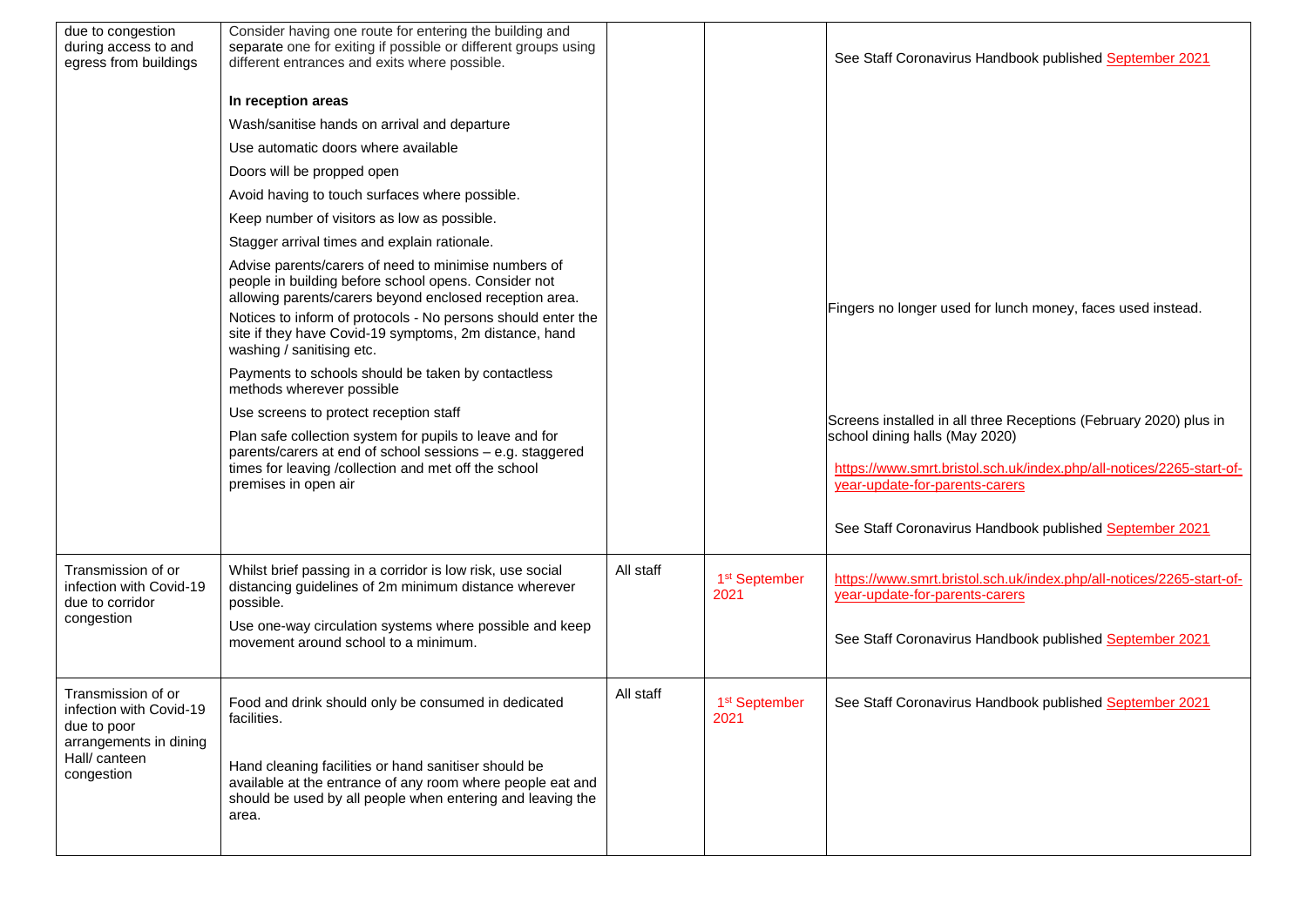|                                               | Where possible all persons should bring drinking bottles<br>from home.                                                                                                                                        |           |                                   |                                                                      |
|-----------------------------------------------|---------------------------------------------------------------------------------------------------------------------------------------------------------------------------------------------------------------|-----------|-----------------------------------|----------------------------------------------------------------------|
|                                               | Where catering is provided on site cutlery provided should<br>be handed out by staff wearing gloves or allocated<br>separately to users and not provided in communal storage<br>where users select their own. |           |                                   | Catering RA and guidance issued (see link to documents)              |
|                                               | Food displays should be protected against contamination<br>by coughing, sneezing, etc.                                                                                                                        |           |                                   | Clear screens installed May 2020                                     |
|                                               | Payments should be taken by contactless methods<br>wherever possible.                                                                                                                                         |           |                                   |                                                                      |
|                                               | Drinking water should be provided and enhanced cleaning<br>measures of the tap mechanism introduced.                                                                                                          |           |                                   |                                                                      |
|                                               | Tables and chairs to be cleaned daily                                                                                                                                                                         |           |                                   |                                                                      |
|                                               | All rubbish and waste should be put straight in the bin by<br>the user and not left for someone else to clear up.                                                                                             |           |                                   |                                                                      |
|                                               | All areas used for eating must be thoroughly cleaned at the<br>end of each day, including chairs, door handles, vending<br>machines and payment devices.                                                      |           |                                   |                                                                      |
|                                               | <b>Staff Room</b>                                                                                                                                                                                             |           |                                   |                                                                      |
|                                               | Staff must clean surfaces and equipment used as they<br>finish.                                                                                                                                               |           |                                   | See Staff Coronavirus Handbook published September 2021              |
|                                               | Consider: staff to have own cutlery etc. in staff room?<br>Cleaning procedure for kettles fridges etc.                                                                                                        |           |                                   |                                                                      |
| Transmission of or<br>infection with virus in | As a minimum My Personal Space + your Personal Space<br>(without touching) = social distance to be observed<br>wherever possible.                                                                             | All staff | 1 <sup>st</sup> September<br>2021 | https://www.smrt.bristol.sch.uk/index.php/all-notices/2265-start-of- |
| playgrounds/ outside<br>areas                 | Staggered use of outdoors and the spaces within is<br>advisable. E.g. staggered break and lunchtimes.                                                                                                         |           |                                   | year-update-for-parents-carers                                       |
|                                               | Playground equipment:<br>https://www.gov.uk/government/publications/covid-19-<br>guidance-for-managing-playgrounds-and-outdoor-<br>gyms/covid-19-guidance-for-managing-playgrounds-and-<br>outdoor-gyms       |           |                                   | See Staff Coronavirus Handbook published September 2021              |
|                                               | Outdoor equipment should be cleaned in between uses by<br>different groups of pupils or allowed to air for 72 hours. For<br>this reason, sand is problematic.                                                 |           |                                   |                                                                      |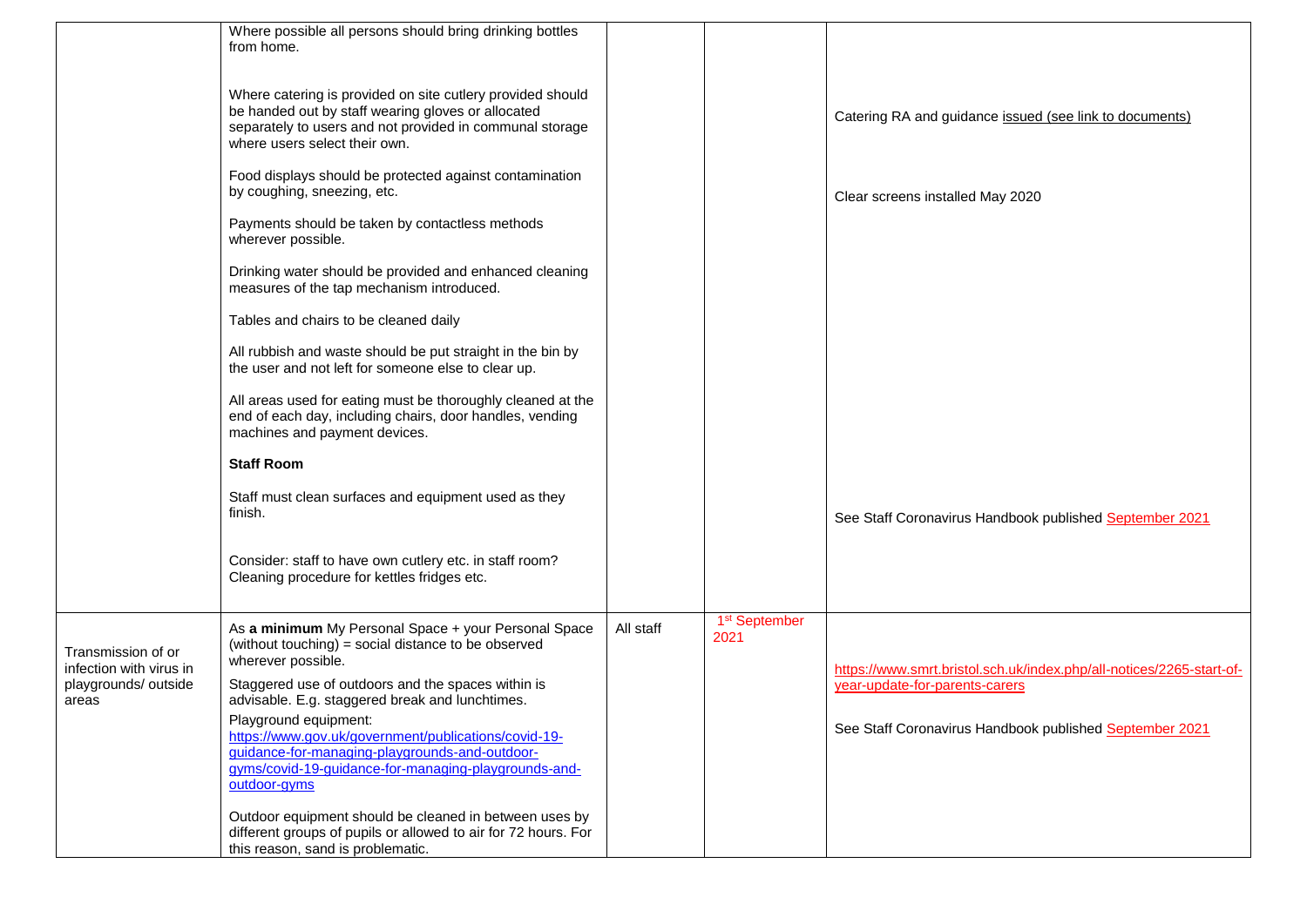| Transmission of or<br>infection with Covid-19<br>due to congestion in<br>assemblies | If it can be guaranteed that all people are observing 2m<br>social distance smaller group assemblies can take place<br>but consider streaming as an alternative.<br>Group assemblies can take place with as close to social<br>distance as possible. Consider streaming as an alternative.                                                                                                                                                                                                                                                                                                                                                                                                                                                                                                                                                                                                                                                                                                                                                                                                                                                                                                                                                                                                                                            | All staff | 1 <sup>st</sup> September<br>2021 | https://www.smrt.bristol.sch.uk/index.php/all-notices/2265-start-of-<br>year-update-for-parents-carers<br>See Staff Coronavirus Handbook published September 2021<br>Services and assemblies will not be held whilst the levels of<br>Coronavirus remain significant. Where gatherings if more than<br>one are necessary, chairs will be at 1 metre distance for students.<br>Staff at 2metres and the room well ventilated |
|-------------------------------------------------------------------------------------|---------------------------------------------------------------------------------------------------------------------------------------------------------------------------------------------------------------------------------------------------------------------------------------------------------------------------------------------------------------------------------------------------------------------------------------------------------------------------------------------------------------------------------------------------------------------------------------------------------------------------------------------------------------------------------------------------------------------------------------------------------------------------------------------------------------------------------------------------------------------------------------------------------------------------------------------------------------------------------------------------------------------------------------------------------------------------------------------------------------------------------------------------------------------------------------------------------------------------------------------------------------------------------------------------------------------------------------|-----------|-----------------------------------|-----------------------------------------------------------------------------------------------------------------------------------------------------------------------------------------------------------------------------------------------------------------------------------------------------------------------------------------------------------------------------------------------------------------------------|
| Transmission of or<br>infection with Covid-19<br>due to classroom<br>congestion     | Bubbling - If our area experienced a long term rise in<br>coronavirus and winter respiratory viruses, such that our<br>NHS was put under pressure, we would (after due<br>consideration and implementation lead in time) be ready to<br>re timetable to a bubbled curriculum, with some remote<br>learning for Year 12 and 13. This is not something we<br>would do without careful consideration, as we wish to<br>maintain full curriculum access. A middle ground would be<br>to move back to split age tutor groups in Years 8 to 11 and<br>to move to grab and go lunch at specified service points<br>(see Alternative Timings of School day table).<br>Keep a simple record of children and staff in each group,<br>where they go and who they have contact with in school.<br>All persons are to wash their hands before entering<br>classrooms in the morning and after lunch and following<br>visits to the toilet.<br>Strict hygiene rules to be implemented, all staff to be asked<br>to do the following:<br>Wash hands on entry.<br>Use alcohol-based hand sanitiser.<br>Wash hands regularly.<br>Wash hands if face is touched (but avoid wherever<br>possible and if needed wash hands first)<br>All hand contact surfaces to be cleaned<br>throughout the day.<br>Only use cleaning products supplied by the school. | All staff | 1 <sup>st</sup> September<br>2021 | https://www.smrt.bristol.sch.uk/index.php/all-notices/2265-start-of-<br>year-update-for-parents-carers<br>See Staff Coronavirus Handbook published September 2021<br>Lines 2m away from students in all classrooms to protect staff                                                                                                                                                                                         |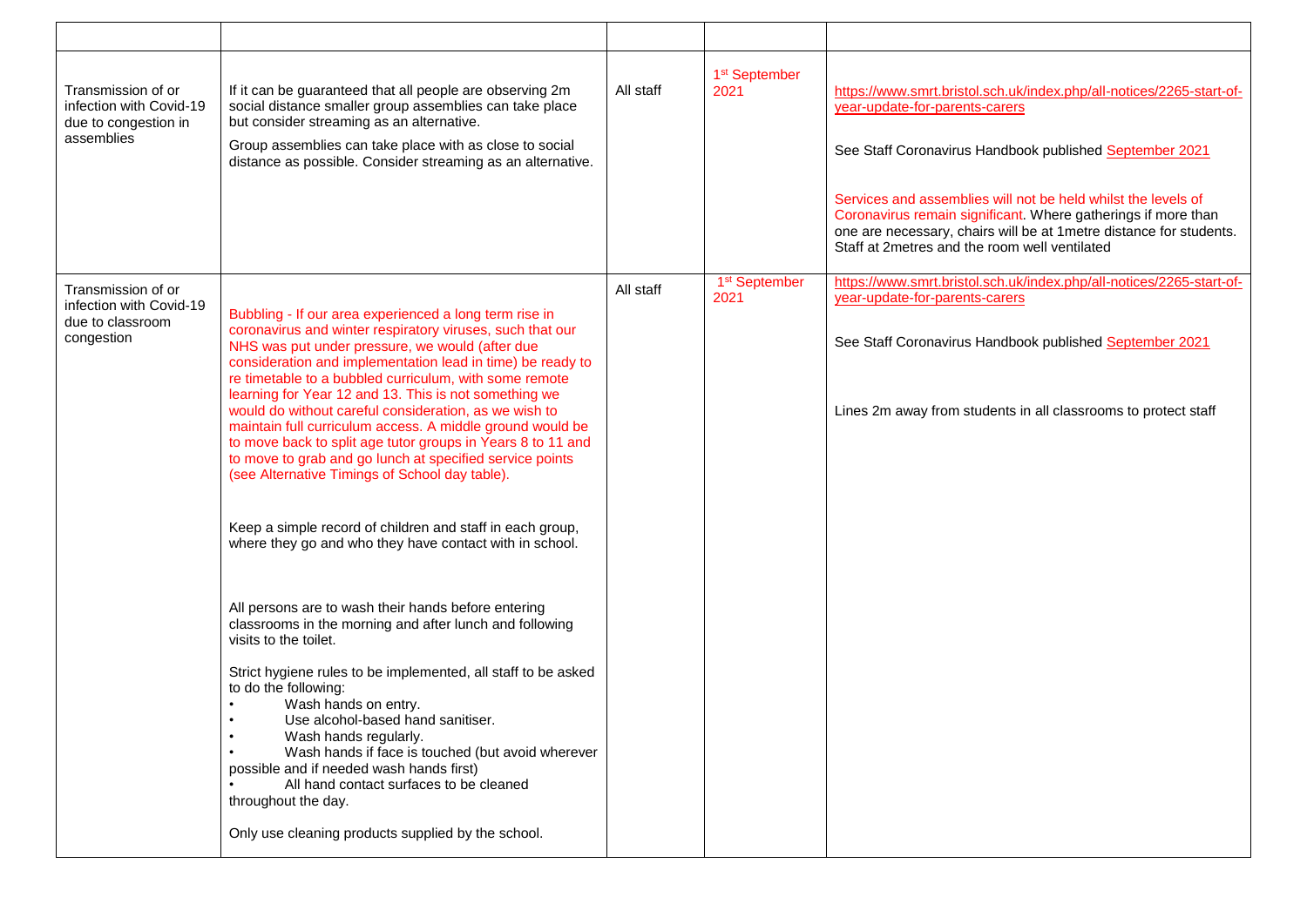|                                                                                                                         | <b>Equipment:</b> Ensure all equipment used is cleaned daily or<br>more often when used.<br>Individual and very frequently used equipment such as<br>pencils/pens should be kept and used by one person only.<br>Sports, art and science materials should be cleaned<br>between different groups' uses<br>Equipment brought from outside school should be kept to<br>essentials only. Resources such as books should be taken<br>home only if they are essential to home learning and should<br>be isolated as with other shared equipment upon return and<br>hands washed after handling.<br>Activities and resources<br>All resources to be cleaned after use (including<br>computers).                                         |                         |                                   | https://www.smrt.bristol.sch.uk/index.php/all-notices/2265-start-of-<br>year-update-for-parents-carers                                                                                                                                          |
|-------------------------------------------------------------------------------------------------------------------------|-----------------------------------------------------------------------------------------------------------------------------------------------------------------------------------------------------------------------------------------------------------------------------------------------------------------------------------------------------------------------------------------------------------------------------------------------------------------------------------------------------------------------------------------------------------------------------------------------------------------------------------------------------------------------------------------------------------------------------------|-------------------------|-----------------------------------|-------------------------------------------------------------------------------------------------------------------------------------------------------------------------------------------------------------------------------------------------|
| Transmission or<br>infection with Covid-19<br>during school activities                                                  | Music lessons have now resumed<br>PE: Normal lessons have now resumed<br>School visits: Allowed now but foreign trips should follow                                                                                                                                                                                                                                                                                                                                                                                                                                                                                                                                                                                               | All staff and<br>pupils | 1 <sup>st</sup> September<br>2021 | https://www.smrt.bristol.sch.uk/index.php/all-notices/2265-start-of-<br>year-update-for-parents-carers                                                                                                                                          |
|                                                                                                                         | the latest Govt advice                                                                                                                                                                                                                                                                                                                                                                                                                                                                                                                                                                                                                                                                                                            |                         |                                   | Schools COVID-19 operational guidance - GOV.UK (www.gov.uk)                                                                                                                                                                                     |
| Transmission of or<br>infection with Covid-19<br>by external providers,<br>supply teachers,<br>visitors and contractors | Only contractors carrying out essential maintenance<br>deemed necessary to the safe running of the school are to<br>be allowed on site and will read and comply with signs in<br>reception regarding good hygiene.<br>No persons should enter the site if they have Covid-19<br>symptoms.<br>Staff and contractors are to maintain a safe<br>distance between themselves and others (2<br>metres).<br>All contractors are to wash/sanitise their hands<br>upon entering the site.<br>Strict hygiene rules to be implemented, all<br>$\bullet$<br>contractors are to be asked to do the following:<br>Wash hands on entry into individual work<br>areas - or use alcohol-based hand<br>sanitiser.<br>Regularly hand wash/sanitise. | All staff               | 1 <sup>st</sup> September<br>2021 | Cleaning and contractor processes agreed and implemented<br>Wherever possible other adults who are not members of the<br>school community will be allowed on site after the student<br>population is gone except for essential maintenance work |
|                                                                                                                         | Site inductions are to be carried out following<br>$\bullet$<br>social distancing principles (2m separation).                                                                                                                                                                                                                                                                                                                                                                                                                                                                                                                                                                                                                     |                         |                                   | Supply teachers will be instructed to read the Staff Coronavirus<br>Handbook and not to attend if unwell.                                                                                                                                       |
|                                                                                                                         | The contractor is to notify the premises staff of all areas<br>visited, in order that these can then be thoroughly cleaned.                                                                                                                                                                                                                                                                                                                                                                                                                                                                                                                                                                                                       |                         |                                   | Where external staff visits are essential they will take place in<br>Room 91 which has an external door or held outside.                                                                                                                        |
|                                                                                                                         | Supply teachers, peripatetic teachers and/or other<br>temporary staff can move between schools. They should<br>ensure they minimise contact and maintain as much                                                                                                                                                                                                                                                                                                                                                                                                                                                                                                                                                                  |                         |                                   |                                                                                                                                                                                                                                                 |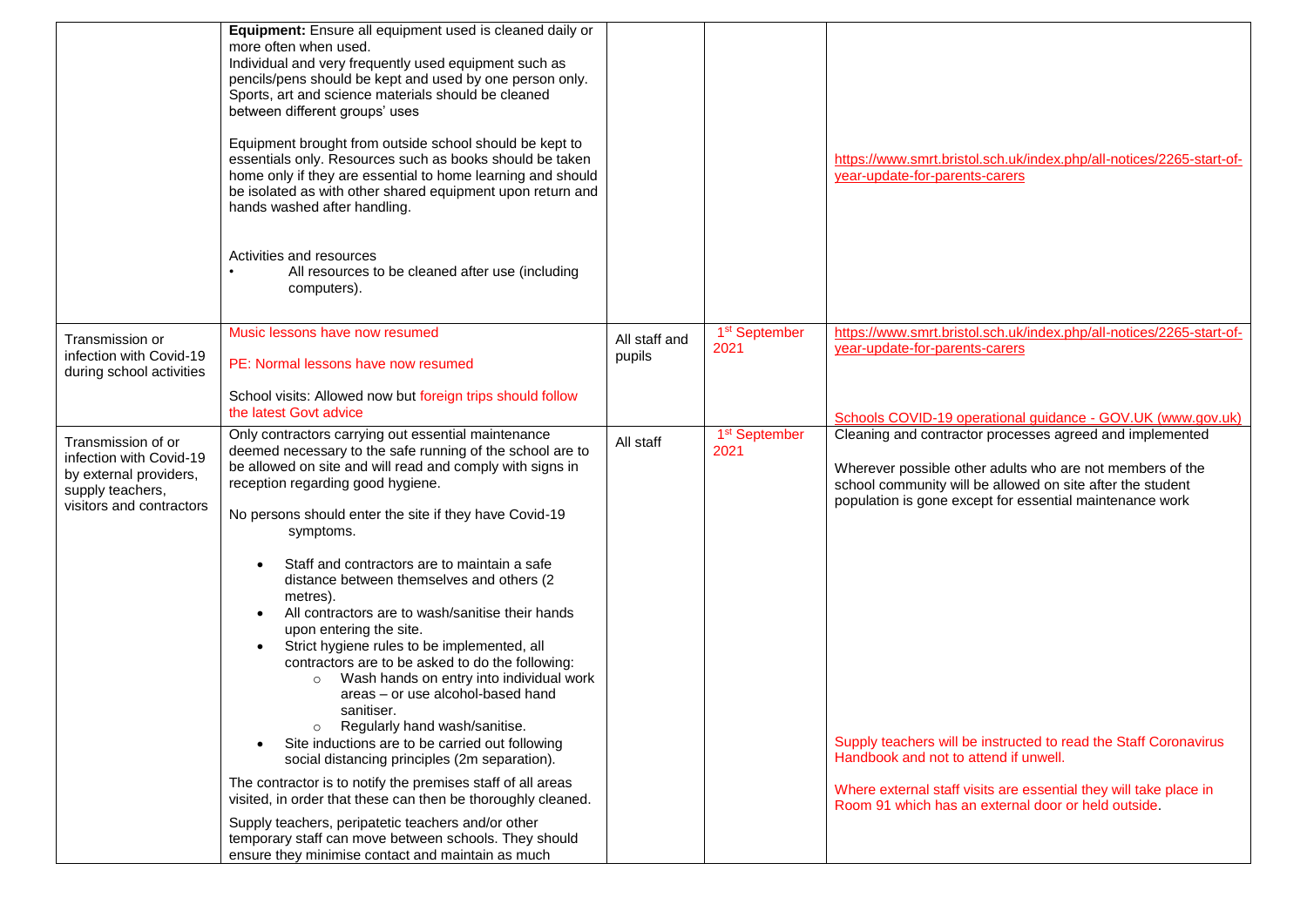|                                                          | distance as possible from other staff.                                                                                                                                                                                |           |                                   |                                                                                                        |
|----------------------------------------------------------|-----------------------------------------------------------------------------------------------------------------------------------------------------------------------------------------------------------------------|-----------|-----------------------------------|--------------------------------------------------------------------------------------------------------|
|                                                          | All lettings for Community are slowly being introduced for<br>outside facilities                                                                                                                                      |           |                                   |                                                                                                        |
|                                                          | All evening events such as Open Evenings and information<br>events will be done remotely using video etc. as<br>appropriate                                                                                           |           |                                   | https://www.smrt.bristol.sch.uk/index.php/admissions/smrt-open-<br>evening-september-2021              |
| Transmission of or<br>infection with Covid-19            | Deliveries will need to be scheduled ringing ahead to warn<br>of imminent arrival by drivers should be asked for                                                                                                      | All staff | 1 <sup>st</sup> September<br>2021 | Signage in place on Visitor Reception door.                                                            |
| during deliveries                                        | Drivers should wash or clean their hands before unloading<br>goods and materials.                                                                                                                                     |           |                                   | Signage in staff room to remind them to wash their hands after<br>handling post                        |
|                                                          | Drivers should leave packages in a safe place -school staff<br>not to approach delivery staff                                                                                                                         |           |                                   |                                                                                                        |
|                                                          | Hands are to be thoroughly washed after handling all<br>deliveries or waste materials.                                                                                                                                |           |                                   |                                                                                                        |
|                                                          | Waste to bags and containers - to be kept closed.                                                                                                                                                                     |           |                                   |                                                                                                        |
|                                                          | Waste collections to be made when the minimum number<br>of people are on site (i.e. after normal opening hours).                                                                                                      |           |                                   |                                                                                                        |
| Transmission of or                                       | Continue to follow Government guidance.                                                                                                                                                                               | All staff |                                   |                                                                                                        |
| infection with Covid-19<br>due to inadequate<br>cleaning | Now, different groups don't need to be allocated their own<br>toilet blocks, but toilets will need to be cleaned regularly<br>and pupils must be encouraged to clean their hands<br>thoroughly after using the toilet |           | 1 <sup>st</sup> September<br>2021 | https://www.smrt.bristol.sch.uk/index.php/all-notices/2265-start-of-<br>year-update-for-parents-carers |
|                                                          | Fixtures and fittings which are high-use will need frequent<br>cleaning e.g. door handles, play equipment,                                                                                                            |           |                                   |                                                                                                        |
|                                                          | Regularly clean the hand washing facilities and check soap<br>and sanitiser levels.                                                                                                                                   |           |                                   | Cleaning processes agreed and implemented                                                              |
|                                                          | Provide suitable and sufficient rubbish bins for hand towels<br>with regular removal and disposal.                                                                                                                    |           |                                   | Deep clean schedules issued to all cleaners<br>8 <sup>th</sup> June 2020 (document link)               |
|                                                          | Sites may need extra supplies of soap, hand sanitiser and<br>paper towels and these should be securely stored.                                                                                                        |           |                                   |                                                                                                        |
|                                                          | Hand sanitiser is not to be made by the school (CLEAPSS)                                                                                                                                                              |           |                                   | Premises team will be cleaning throughout the day                                                      |
|                                                          | A cleaning schedule will be implemented throughout the<br>site, ensuring that contact points, e.g. work-surfaces, door                                                                                                |           |                                   |                                                                                                        |
|                                                          | handles, taps etc. are all thoroughly cleaned and<br>disinfected regularly.                                                                                                                                           |           |                                   |                                                                                                        |
|                                                          | Cleaning protocol is as follows:                                                                                                                                                                                      |           |                                   |                                                                                                        |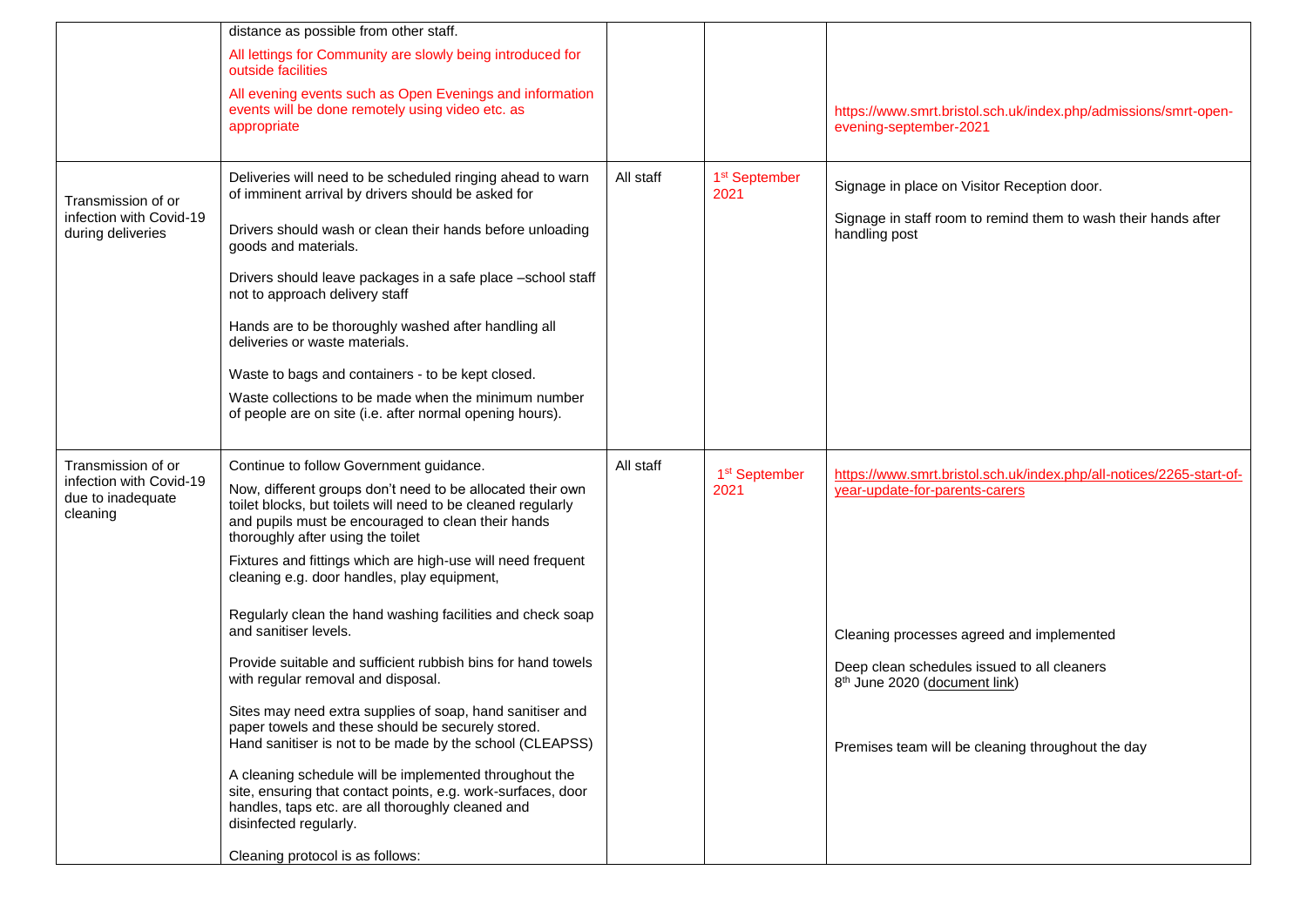|                                                                                                                    | Extra attention is to be given to frequently-touched<br>areas and surfaces, e.g. doors, toilets, door<br>handles, finger plates, phones, light switches and<br>door fobs, lift button panels, window handles, taps,<br>sinks, shared keyboards & mice, etc.<br>Classrooms to be cleaned in lunchbreaks where<br>appropriate<br>Hand towels and hand wash are to be checked<br>$\bullet$<br>and replaced as needed by the Site Manager and<br>cleaning staff as appropriate<br>Enhance the cleaning regimes for toilet facilities,<br>particularly door handles, locks and the toilet flush,<br>etc.<br>Only cleaning products supplied by the school are<br>$\bullet$<br>to be used.<br>Consider storage for staff clothes and bags<br>$\bullet$<br>Wash premises staff uniform at home<br>$\bullet$<br>Introduce staggered start and finish times to reduce |           | 1 <sup>st</sup> September         | Deep clean schedules issued to all cleaners<br>8 <sup>th</sup> June 2020 (document link)<br>INSET days spaced throughout the calendar to allow deep cleans<br>opportunities<br>Premises team will be cleaning throughout the day<br>https://www.smrt.bristol.sch.uk/index.php/all-notices/2265-start-of- |
|--------------------------------------------------------------------------------------------------------------------|--------------------------------------------------------------------------------------------------------------------------------------------------------------------------------------------------------------------------------------------------------------------------------------------------------------------------------------------------------------------------------------------------------------------------------------------------------------------------------------------------------------------------------------------------------------------------------------------------------------------------------------------------------------------------------------------------------------------------------------------------------------------------------------------------------------------------------------------------------------|-----------|-----------------------------------|----------------------------------------------------------------------------------------------------------------------------------------------------------------------------------------------------------------------------------------------------------------------------------------------------------|
| Transmission of or<br>infection with Covid-19<br>during use of changing<br>facilities/showers/drying<br>rooms      | congestion and contact at all times.<br>Introduce enhanced cleaning of all facilities throughout the<br>day and at the end of each day.<br>Consider increasing the number or size of facilities<br>available on site if possible.<br>Based on the size of each facility, determine how many<br>people can use it at any one time to maintain a distance of<br>two metres.                                                                                                                                                                                                                                                                                                                                                                                                                                                                                    | All staff | 2021                              | year-update-for-parents-carers<br>See Staff Coronavirus Handbook published September 2021                                                                                                                                                                                                                |
|                                                                                                                    | Provide suitable and sufficient, rubbish bins in these areas<br>with regular removal and disposal.<br>Bin liners should be used in all bins                                                                                                                                                                                                                                                                                                                                                                                                                                                                                                                                                                                                                                                                                                                  |           |                                   |                                                                                                                                                                                                                                                                                                          |
| Transmission of or<br>infection with Covid-19<br>during discovery of (or<br>by) a person with<br>Covid-19 symptoms | If a person displays symptoms - A high temperature or a<br>new persistent cough, a loss of or change to sense of smell<br>or taste or any of the symptoms listed by the WHO they<br>should:<br>Avoid touching anything.<br>Go home immediately (Children accompanied by<br>their parent, etc.).<br>All other persons are to maintain a safe distance<br>from affected individual.<br>If they need to cough or sneeze this should be into<br>a tissue which is then put into a bin, or if they do<br>not have tissues, cough and sneeze into the crook<br>of their elbow.                                                                                                                                                                                                                                                                                     | All staff | 1 <sup>st</sup> September<br>2021 | https://www.smrt.bristol.sch.uk/index.php/all-notices/2265-start-of-<br>year-update-for-parents-carers<br>See Staff Coronavirus Handbook published September 2021                                                                                                                                        |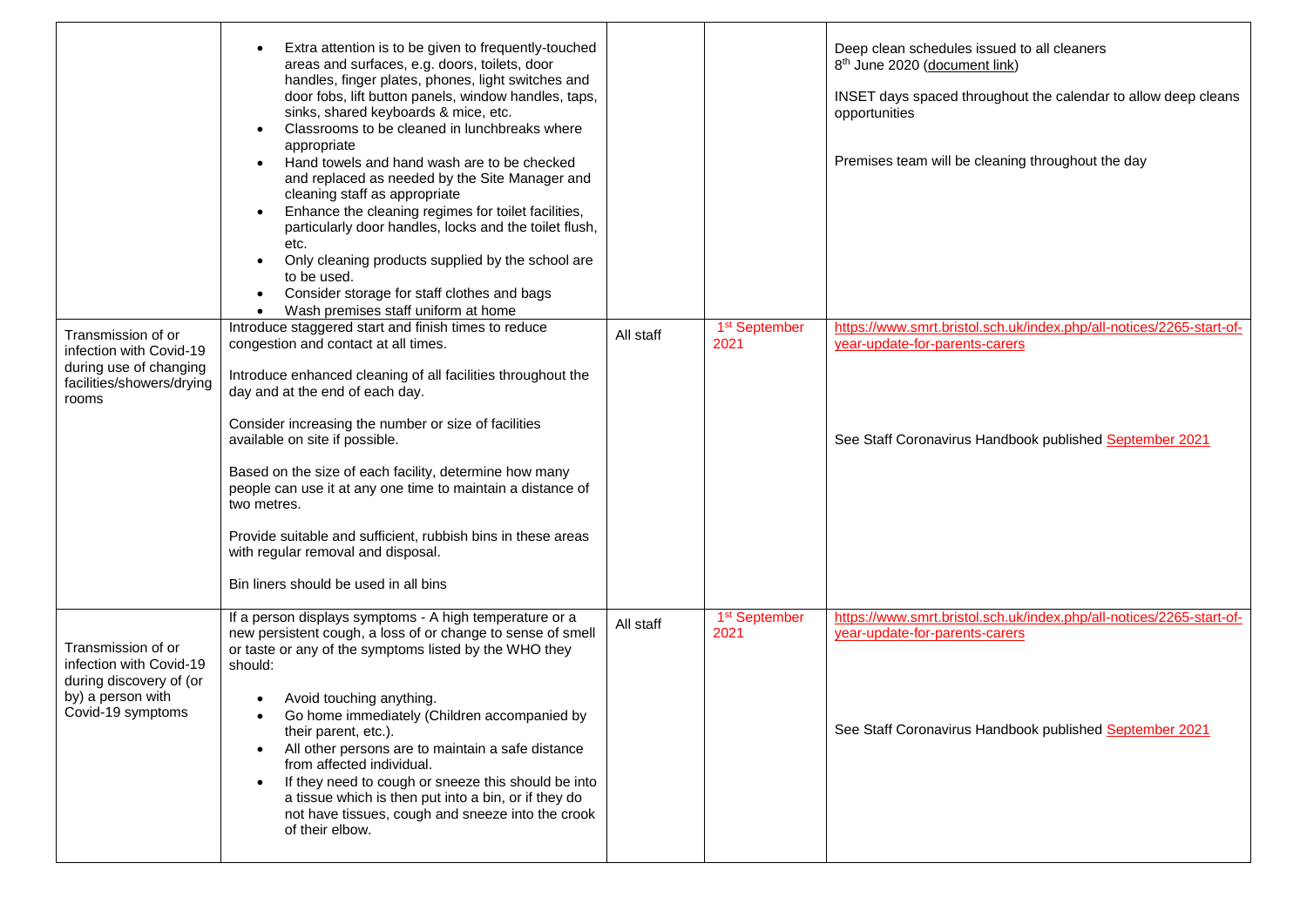|                                                                                  | If the person is a child PPE should be worn by the<br>adult supporting them as they await collection. A<br>fluid-resistant surgical face mask should be worn<br>by the supervising adult if a distance of 2 metres<br>cannot be maintained.<br>They should be advised to get a PCR test<br>$\bullet$<br>If their test is positive they should follow the gov<br>quidance:<br>https://www.gov.uk/government/publications/covid-<br>19-stay-at-home-guidance/stay-at-home-<br>guidance-for-households-with-possible-<br>coronavirus-covid-19-infection<br>If their test is negative and they still have<br>symptoms they could have a cold or flu and so<br>should stay away to avoid infecting others.<br>Areas occupied and equipment used by the<br>affected person are to be thoroughly cleaned and<br>disinfected.<br>https://www.gov.uk/government/publications/covid-19-<br>decontamination-in-non-healthcare-settings/covid-19-<br>decontamination-in-non-healthcare-settings |                           |                                   | https://www.smrt.bristol.sch.uk/index.php/all-notices/2265-start-of-<br>year-update-for-parents-carers<br>See Staff Coronavirus Handbook published September 2021                            |
|----------------------------------------------------------------------------------|-------------------------------------------------------------------------------------------------------------------------------------------------------------------------------------------------------------------------------------------------------------------------------------------------------------------------------------------------------------------------------------------------------------------------------------------------------------------------------------------------------------------------------------------------------------------------------------------------------------------------------------------------------------------------------------------------------------------------------------------------------------------------------------------------------------------------------------------------------------------------------------------------------------------------------------------------------------------------------------|---------------------------|-----------------------------------|----------------------------------------------------------------------------------------------------------------------------------------------------------------------------------------------|
| Transmission of or<br>infection with Covid-19<br>during emergency<br>evacuations | Emergency evacuations are to take place following social<br>distancing principles as far as is reasonably practicable.                                                                                                                                                                                                                                                                                                                                                                                                                                                                                                                                                                                                                                                                                                                                                                                                                                                              | All staff and<br>visitors | 1 <sup>st</sup> September<br>2021 | See Staff Coronavirus Handbook published September 2021                                                                                                                                      |
| <b>Stress</b>                                                                    | It should be recognised that all staff will be experiencing a<br>higher than normal level of stress. Measures to control this<br>should be considered according to the needs and the<br>working practices of each school.                                                                                                                                                                                                                                                                                                                                                                                                                                                                                                                                                                                                                                                                                                                                                           | All staff                 | 1 <sup>st</sup> September<br>2021 | Support available via Non-managerial consultancy, Occupational<br>Health referrals, Chaplain. INA (Isolated but Not Alone) links<br>https://www.smrt.bristol.sch.uk/index.php/weekly-worship |
|                                                                                  | The curriculum will need revision following the period of<br>home learning and the impact of C-19. Teaching staff must<br>be involved in the creation of processes and schemes of<br>work which will enable children to return safely and to                                                                                                                                                                                                                                                                                                                                                                                                                                                                                                                                                                                                                                                                                                                                        |                           |                                   | https://www.smrt.bristol.sch.uk/index.php/weekly-worship/weekly-<br>worship/isolated-but-not-alone-17                                                                                        |
|                                                                                  | continue their learning. These must be realistic and holistic.<br>Expectations will need to be different and a period of review<br>of new practice (pedagogy) must be undertaken giving staff<br>the opportunity to adapt and evaluate before formal<br>assessment of their performance or assessments of<br>children's attainment begins. It should be noted that many<br>routine activities will take more time to complete. (School<br>will return to normal curriculum in all subjects by summer<br>term 2021. See Full Opening Guidance for detail on<br>curriculum.)                                                                                                                                                                                                                                                                                                                                                                                                          |                           |                                   | Guidance has been devised in July through the Empowered<br>Learning handbook regarding an approach to the curriculum<br>(link here)                                                          |
|                                                                                  | Engage with workload reduction<br>https://www.gov.uk/guidance/school-workload-reduction-<br>toolkit<br>Schools should closely monitor the wellbeing of their pupils                                                                                                                                                                                                                                                                                                                                                                                                                                                                                                                                                                                                                                                                                                                                                                                                                 |                           |                                   | The Leadership team has identified opportunities for workload<br>reduction through the virtual open evenings and information<br>evenings and through the removal of physical reports         |
|                                                                                  |                                                                                                                                                                                                                                                                                                                                                                                                                                                                                                                                                                                                                                                                                                                                                                                                                                                                                                                                                                                     |                           |                                   |                                                                                                                                                                                              |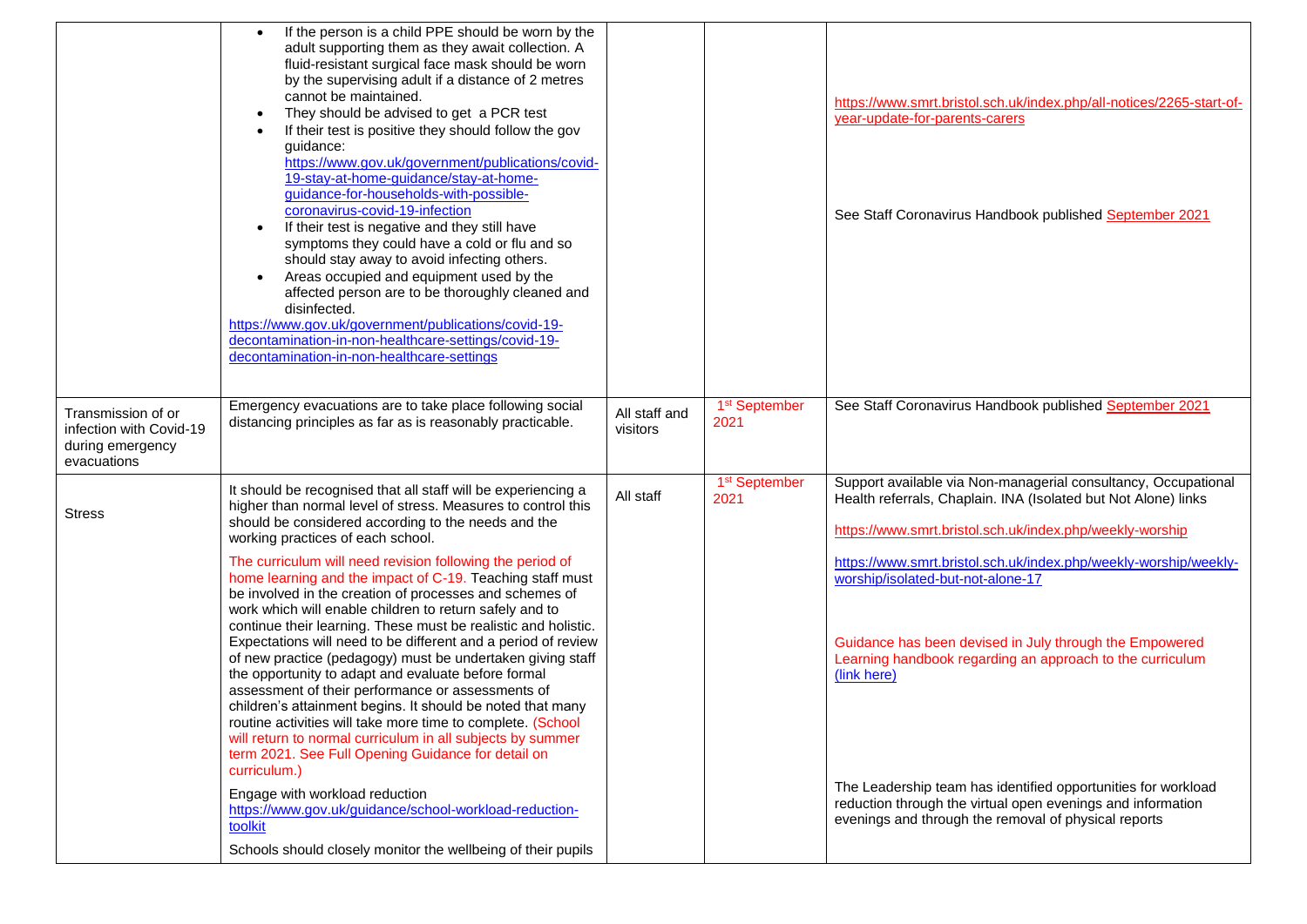|                                                                      | as they manage change and offer supports. Safeguarding<br>concerns should be considered.                                                                                                                                                 |           |                                   |                                                                                                                               |
|----------------------------------------------------------------------|------------------------------------------------------------------------------------------------------------------------------------------------------------------------------------------------------------------------------------------|-----------|-----------------------------------|-------------------------------------------------------------------------------------------------------------------------------|
|                                                                      | Schools should be closely monitoring the wellbeing of their<br>staff, including leadership, particularly regarding anxiety,<br>bereavement or stress and giving proper supports.                                                         |           |                                   |                                                                                                                               |
|                                                                      | Staff should be reminded of the availability of Bristol City<br>Council Employee Assistance Programme. 24/7, free,<br>confidential, access for staff to a trained counsellor on 0800<br>111 6387.                                        |           |                                   |                                                                                                                               |
|                                                                      | Government guidance on extra support:                                                                                                                                                                                                    |           |                                   |                                                                                                                               |
|                                                                      | https://www.gov.uk/government/news/extra-mental-health-<br>support-for-pupils-and-teachers                                                                                                                                               |           |                                   |                                                                                                                               |
| Injury due to<br>inadequate DSE set-up                               | Carry out proper assessments staff working in new<br>areas/home etc.                                                                                                                                                                     | All staff | 1 <sup>st</sup> September<br>2021 | Most staff will return to normal working patterns from September<br>onwards. Individuals working from home will carry out DSE |
| Secondary and<br>vicarious Trauma                                    | Make relevant managers/staff aware of risks. Conduct<br>training. Emphasise BCC EAP.                                                                                                                                                     | All staff | 1 <sup>st</sup> September<br>2021 | Staff can access mental health resources and non-managerial<br>consultancy                                                    |
| Pupil becomes isolated<br>due to need for home<br>learning           | Continue to make consistent contact with pupil and family                                                                                                                                                                                | Staff     | 1 <sup>st</sup> September<br>2021 | Use of Moodle continues to be well supported by our e-learning<br>technician                                                  |
| Poor E-safety and                                                    | Review and revise E-safety policies and teaching                                                                                                                                                                                         | Staff     |                                   |                                                                                                                               |
| increased use of online<br>resources leads to<br>hazards experienced | https://www.gov.uk/government/news/extra-mental-health-<br>support-for-pupils-and-teachers                                                                                                                                               |           |                                   |                                                                                                                               |
|                                                                      | https://www.gov.uk/government/publications/keeping-<br>children-safe-in-education--2                                                                                                                                                     |           |                                   |                                                                                                                               |
| Pupil's loss of<br>education and<br>wellbeing                        | Remote learning must happen at all times when learning<br>would be undertaken if a pupil was in school                                                                                                                                   | Staff     | 1 <sup>st</sup> September<br>2021 | Continued use of Microsoft Teams - where applicable                                                                           |
|                                                                      | Consider access to home learning<br>https://www.gov.uk/government/publications/coronavirus-<br>covid-19-online-education-resources                                                                                                       |           |                                   | See Staff Coronavirus Handbook published September 2021                                                                       |
|                                                                      | Consider applying for government-funded access to one of<br>two free-to-use digital education platforms<br>https://covid19.thekeysupport.com/covid-19/deliver-remote-<br>learning/make-tech-work-you/digital-education-platform-<br>hub/ |           |                                   | Use of Moodle continues to be well supported by our e-learning<br>technician                                                  |
|                                                                      | Access to: https://get-help-with-<br>tech.education.gov.uk/about-bt-wifi                                                                                                                                                                 |           |                                   | 20 laptops purchased vai Bursary fund for post-16 students<br>routinely using Microsoft Teams to enable equitable access      |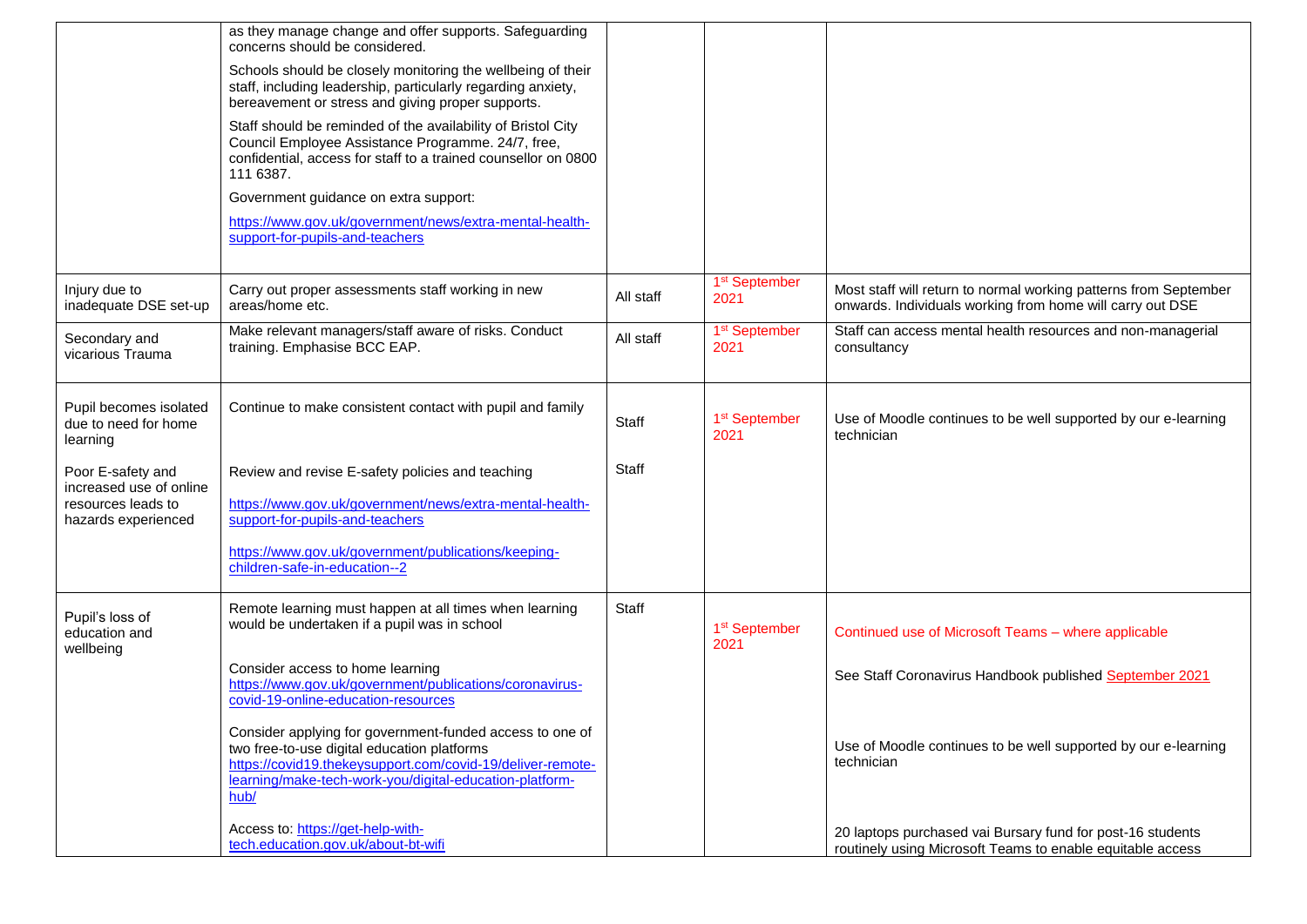| https://www.bristollearningcity.com/bcc-guidance-<br>supporting-the-return-to-formal-education/<br>Consider how to support SEND in the return to full school<br>attendance https://www.sendgateway.org.uk/training-<br>events.html<br>https://covid.minded.org.uk/<br>Healthy child programme:<br>https://www.gov.uk/government/publications/healthy-child-<br>programme-0-to-19-health-visitor-and-school-nurse-<br>commissioning<br>DfE coronavirus helpline: Telephone 0800 046 8687<br>Email DfE.CoronavirusHelpline@education.gov.uk |  | despite financial difficulties.<br>A number of laptops have also been received using the<br>Government scheme for disadvantaged students<br>See Staff Coronavirus Handbook published September 2021 |
|-------------------------------------------------------------------------------------------------------------------------------------------------------------------------------------------------------------------------------------------------------------------------------------------------------------------------------------------------------------------------------------------------------------------------------------------------------------------------------------------------------------------------------------------|--|-----------------------------------------------------------------------------------------------------------------------------------------------------------------------------------------------------|
|                                                                                                                                                                                                                                                                                                                                                                                                                                                                                                                                           |  |                                                                                                                                                                                                     |

#### **RISK RATING MATRIX (Notes To Aid Completion Of The Risk Assessment Format)**

#### **Table 1**

| <b>Potential</b><br>Severity of Harm | <b>Meaning</b>                                                                                                      | Likelihood of<br>Harm | <b>Meaning</b>                                                         |
|--------------------------------------|---------------------------------------------------------------------------------------------------------------------|-----------------------|------------------------------------------------------------------------|
|                                      | <b>Fatal/Major Injury</b>   Death, major injuries or ill health causing long-<br>term disability/absence from work. |                       | <b>High Likelihood</b>   Occurs repeatedly / event only to be expected |
| Serious Injury                       |                                                                                                                     | <b>Possible</b>       | Moderate chance/could occur sometimes                                  |
| Minor Injury                         | Injuries or ill health causing short-term<br>disability/absence from work (over three days)                         | <b>Improbable</b>     | So unlikely that probability is close to zero                          |
|                                      | Injuries or ill health causing no significant long-<br>term effects and no significant absence from work            |                       |                                                                        |

### **Table 2**

| Risk Rating - Degree of Injury by Likelihood/Probability |                |                  |                    |  |  |
|----------------------------------------------------------|----------------|------------------|--------------------|--|--|
| High Likelihood<br><b>Possible</b><br><b>Improbable</b>  |                |                  |                    |  |  |
| <b>IFatal/Major Injury</b>                               | Very High Risk | <b>High Risk</b> | <b>Medium Risk</b> |  |  |